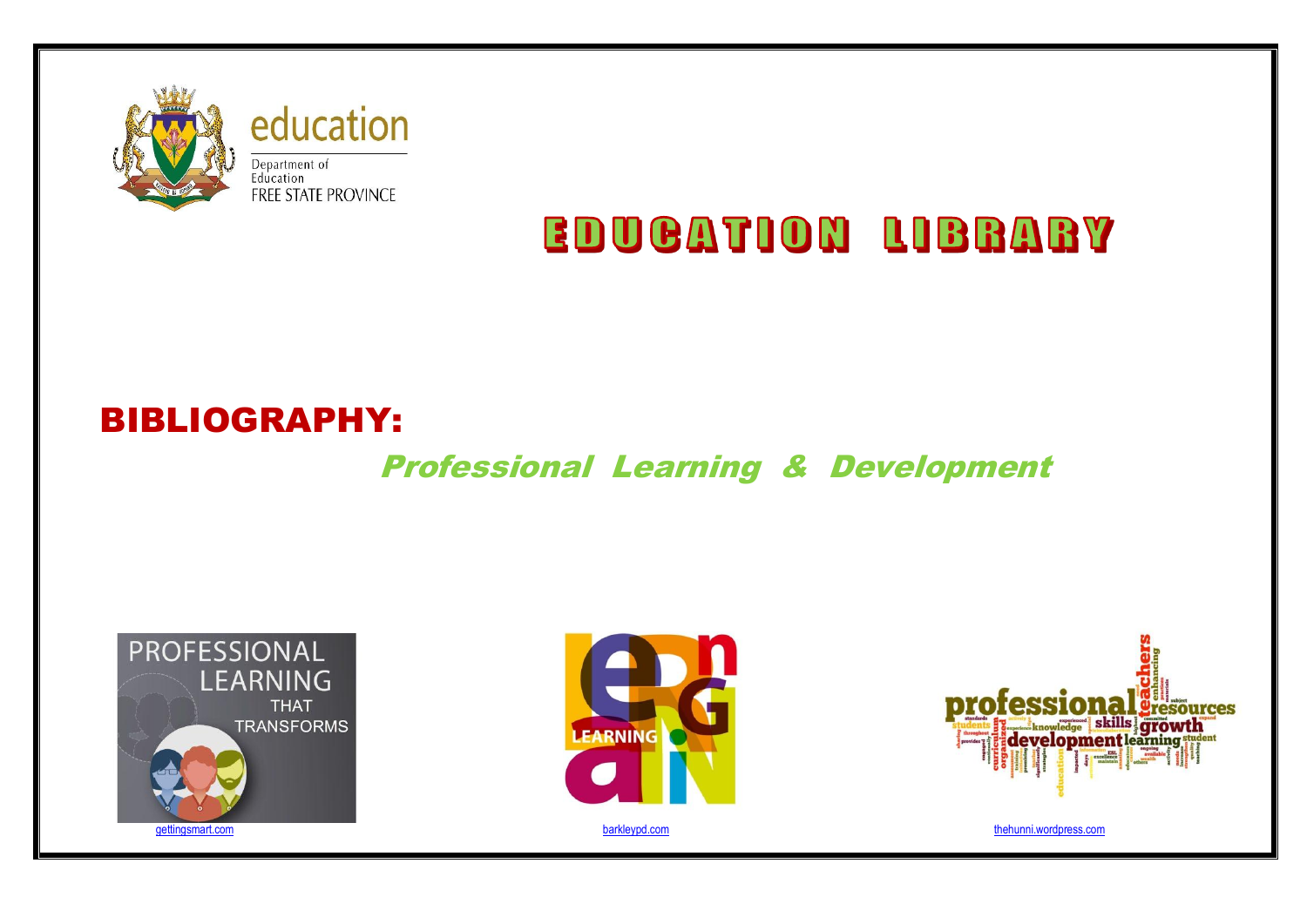### **I N T R O D U C T I O N**

 Resources in the bibliography may be **borrowed** from the Education Library, by quoting the **name of the bibliography** (Professional Learning & Development) and **item(s) number** (as found in the first column).

 **Photocopies** of magazine or internet articles are obtainable by quoting the **name of the bibliography** (Professional Learning & Development) and **item(s) number** (as found in the first column) and the **title of the item**.



Education Library Ground Floor Private Bag X20565 Syfrets Building 9300 Bloemfontein

#### **Postal Address: Physical Address:**

The Librarian Education Library Contract Contract Contract Contract Contract Contract Contract Contract Contract Contract Contract Contract Contract Contract Contract Contract Contract Contract Contract Contract Contract C Bloemfontein 65 Charlotte Maxeke Street

> **Tel:** 051-404-8467 **Fax:** 086-615-2502 **Email:** [E.Mostert@fseducation.gov.za](mailto:E.Mostert@fseducation.gov.za)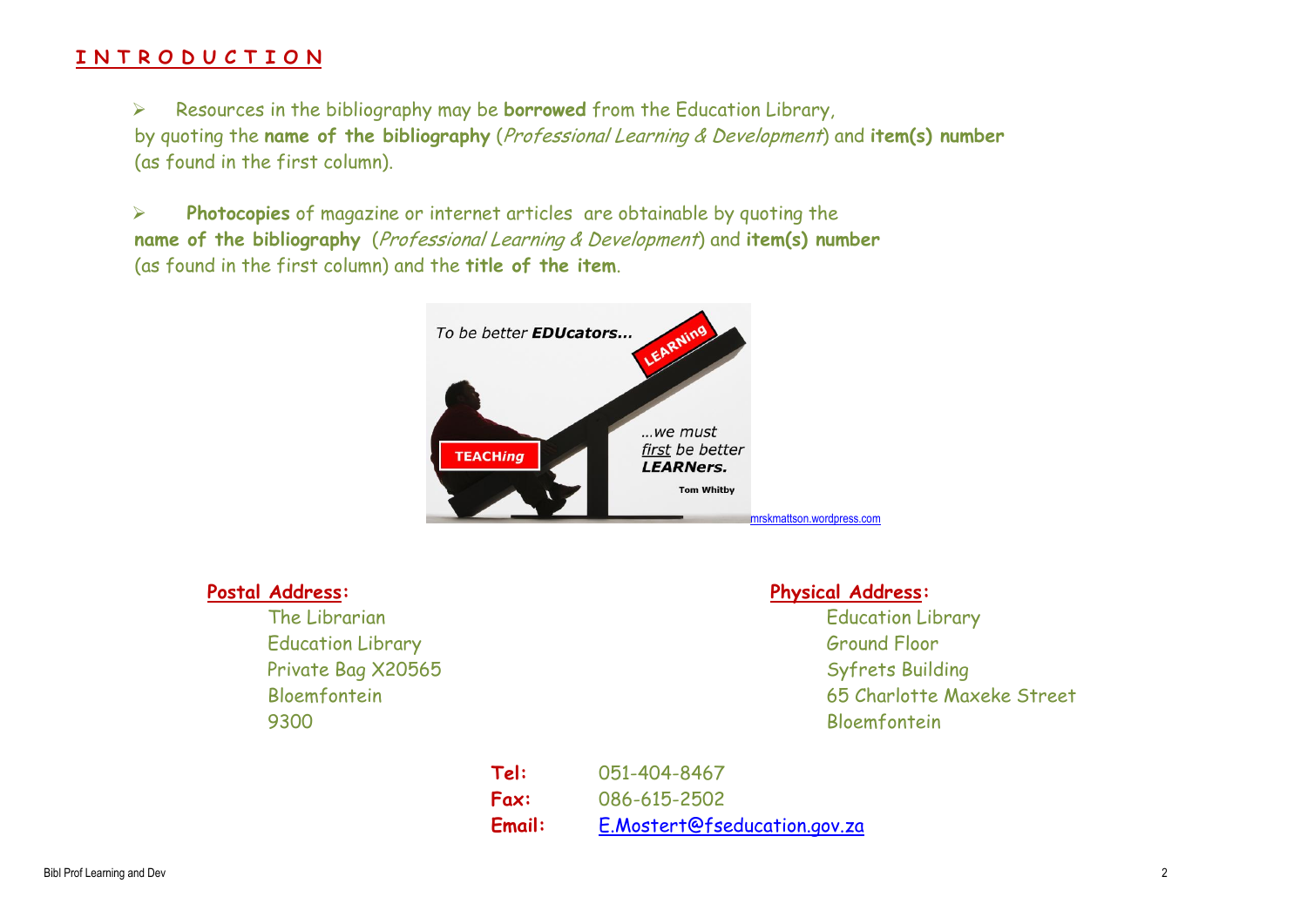## BOOKS AND AUDIO-VISUAL [home.edweb.net](http://home.edweb.net/innovative-professional-development-rethinking-methods-opportunities-for-teacher-learning/)



| <b>NR</b> | <b>AUTHOR</b>     | <b>TITLE</b><br><b>DATE</b>                                                   |      | <b>CALL NR</b> |
|-----------|-------------------|-------------------------------------------------------------------------------|------|----------------|
| 1.        | BUZAN, T          | Use your head                                                                 | 1982 | 153 BUZ        |
| 2.        | GROVé, S          | Brain dance                                                                   | 1995 | <b>153 GRO</b> |
| 3.        | LEAF, C           | Switch on your brain                                                          | 2005 | <b>153 LEA</b> |
| 4.        | LUCAS, E          | Mind at work: how to make it work better for you                              | 1993 | <b>153 LUC</b> |
| 5.        | CARTER, R         | Use your brain to beat memory loss                                            | 2005 | 153.12 CAR     |
| 6.        | ERICSSON, KA      | Cambridge handbook of expertise and expert performance                        | 2006 | 153.9 CAM      |
| 7.        | McLAUGHLIN, MW    | Building school-based teacher learning communities                            | 2006 | 370.71 MACL    |
| 8.        | WRIGHT, T         | How to be a brilliant trainee teacher                                         | 2008 | 370.71 WRI     |
| 9.        | ADLER, J          | Challenges of teacher development: an investigation of take-up in SA          | 2002 | 370.710968 CHA |
| 10.       | <b>NEPI</b>       | Teacher education                                                             | 1992 | 370.710968 NAT |
| 11.       | ARENDS, F         | Beginner teachers in South Africa: school readiness, knowledge and skills     | 2009 | 370.711 ARE    |
| 12.       | GORDON, A         | Restructuring teacher education                                               | 2009 | 370.711 GOR    |
| 13.       | KRUSS, G          | Opportunities and challenges for teacher education curriculum in South Africa | 2009 | 370.711 OPP    |
| 14.       | SCHREUDER, J H    | Professional development                                                      | 1993 | 370.711 PRO    |
| 15.       | SCHREUDER, J H    | Professionele ontwikkeling                                                    | 1993 | 370.711 PRO    |
| 16.       | ZEPEDA, SJ        | Professional development: what works                                          | 2012 | 370.711 ZEP    |
| 17.       | KAAGAN, S S       | 30 reflective staff development exercises for educators                       | 2009 | 370.715 KAA    |
| 18.       | <b>BACALL, A</b>  | Lighter side of staff development                                             | 2005 | 370.7155 BAC   |
| 19.       | <b>GUSKEY, TR</b> | Evaluating professional development                                           | 2000 | 370.7155 GUS   |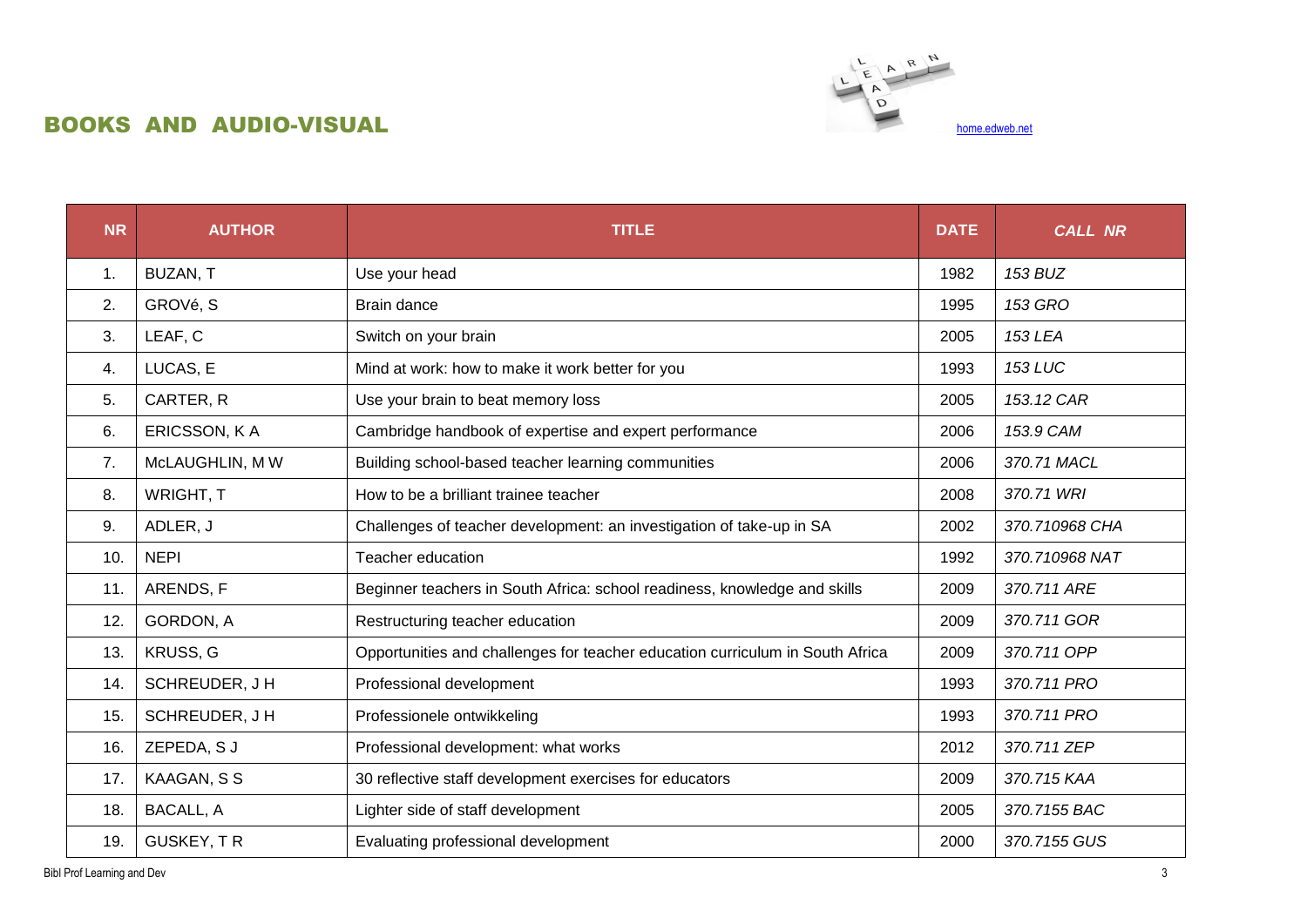| <b>NR</b> | <b>AUTHOR</b>                                                                                | <b>TITLE</b><br><b>DATE</b>                                                                                          |      | <b>CALL NR</b>  |
|-----------|----------------------------------------------------------------------------------------------|----------------------------------------------------------------------------------------------------------------------|------|-----------------|
| 20.       | DAY, C                                                                                       | International handbook on the continuing professional development of teachers                                        | 2004 | 370.7155 INT    |
| 21.       | RHODES, C                                                                                    | Practical guide to mentoring, coaching and peer-networking                                                           | 2004 | 370.7155 RHO    |
| 22.       | GODDARD, I                                                                                   | Appraisal and your school: promote and improve the effectiveness of teachers                                         | 1995 | 371.144 GOD     |
| 23.       | JONES, J                                                                                     | Appraisal and staff development in schools                                                                           | 1993 | 371.144 JON     |
| 24.       | <b>JOINT COMMITTEE ON</b><br><b>STANDARDS FOR</b><br><b>EDUCATIONAL</b><br><b>EVALUATION</b> | Personnel evaluation standards: how to assess systems for evaluating<br>educators                                    |      | 371.144 PER     |
| 25.       | TRANTER, S                                                                                   | Performance management in schools: unlocking your team potential                                                     | 2006 | 371.144 TRA     |
| 26.       | TUCKER, PD                                                                                   | Linking teacher evaluation and student learning                                                                      | 2005 | 371.144 TUC     |
| 27.       | QUINLAN, O                                                                                   | Valuing teachers through appraisal                                                                                   | 1997 | 371.1440968 QUI |
| 28.       | HOLLY, ML                                                                                    | Perspectives on teacher professional development                                                                     | 1989 | 371.146 PER     |
| 29.       | WIDEEN, MF                                                                                   | Staff development for school improvement                                                                             | 1987 | 371.146 STA     |
| 30.       | HENDERSON, E S                                                                               | Evaluation of in-service teacher training                                                                            |      | 371.1460941 HEN |
| 31.       | WEINDLING, D                                                                                 | Teachers' centres: a focus for in-service education?                                                                 | 1983 | 371.1460942 WEI |
| 32.       | ZEPEDA, S J                                                                                  | Principal as instructional leader: plan and develop programs that develop and<br>stimulate the members of your staff | 2003 | 371.2012 ZEP    |
| 33.       | BLASÉ, J                                                                                     | Handbook of instructional leadership: how successful principals promote<br>teaching and learning                     | 2004 | 371.203 BLA     |
| 34.       | <b>GLICKMAN, CD</b>                                                                          | Supervision and instructional leadership: a developmental approach                                                   | 2007 | 371.203 GLI     |
| 35.       | MORGAN-KLEIN, B                                                                              | Concepts and practices of lifelong learning                                                                          | 2007 | 374 MOR         |
| 36.       | MORRIS, M                                                                                    | Lifelong learning: discovering what's important                                                                      | 2002 | 374.01 MOR      |
| 37.       | MEYER, M                                                                                     | Managing human resource development                                                                                  | 2002 | 658.300968 MAN  |
| 38.       | <b>BONINELLI, I</b>                                                                          | Building human capital: South African perspectives                                                                   | 2004 | 658.30968 BUI   |
| 39.       | <b>BROUNSTEIN, M</b>                                                                         | Coaching & mentoring for dummies                                                                                     | 2000 | 658.3124 BRO    |
| 40.       | CAREW, J                                                                                     | Mentor: keys to success in sales, business and life                                                                  | 1999 | 658.3124 CAR    |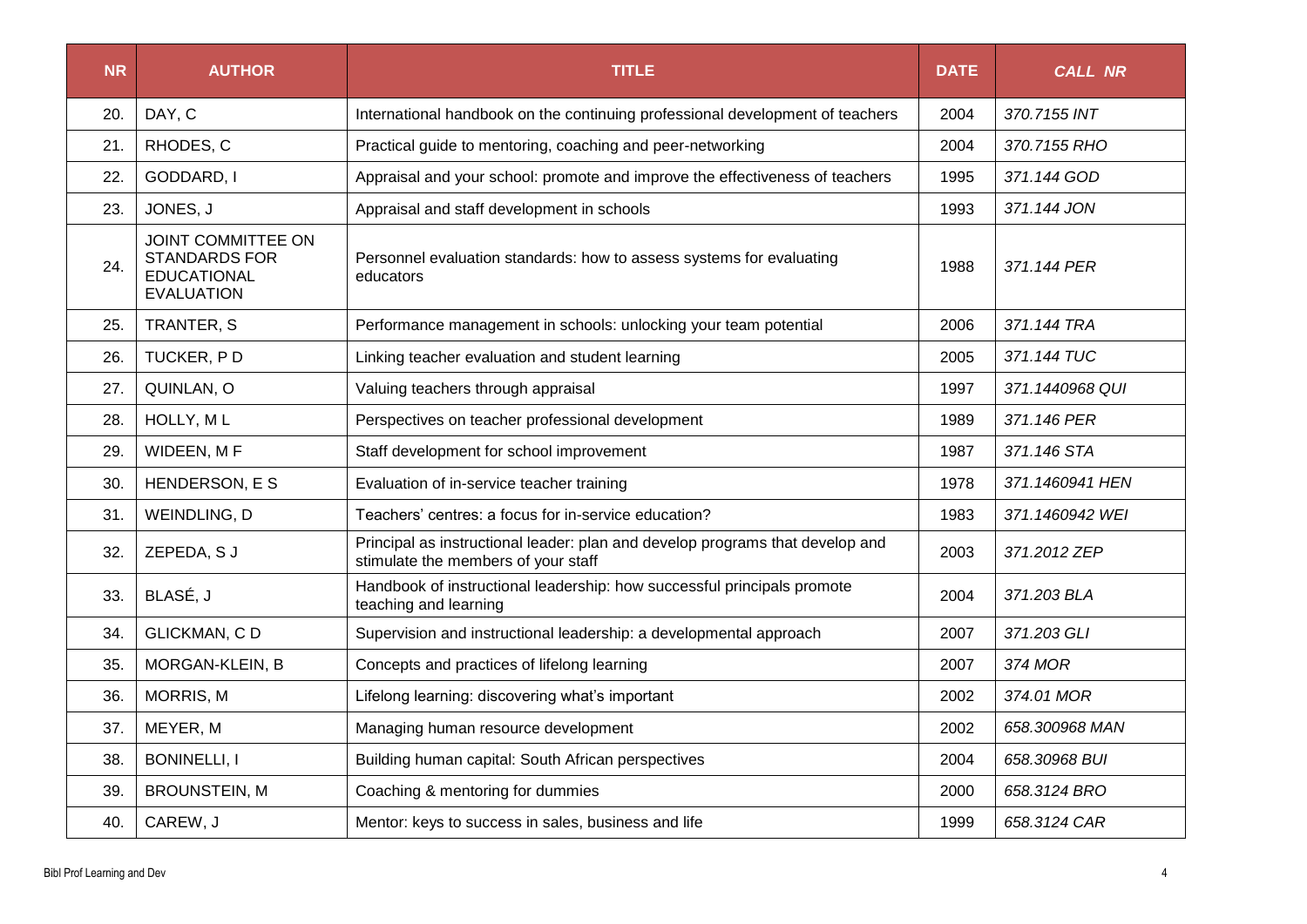| <b>NR</b> | <b>AUTHOR</b>                          | <b>TITLE</b>                                                                                                                                                                                     |      | <b>CALL NR</b>    |
|-----------|----------------------------------------|--------------------------------------------------------------------------------------------------------------------------------------------------------------------------------------------------|------|-------------------|
| 41.       | CLAWSON, ML                            | Creating a learning culture: strategy, technology and practice                                                                                                                                   | 2004 | 658.3124 CRE      |
| 42.       | DESSINGER, JC                          | Confirmative evaluation: practical strategies for valuing continuous improvement                                                                                                                 | 2004 | 658.3124 DES      |
| 43.       | SWART, J                               | Human resource development: strategy and tactics                                                                                                                                                 | 2005 | 658.3124 HUM      |
| 44.       | MASSIE, E                              | Learning rants, raves and reflections: a collection of passionate and professional<br>perspectives                                                                                               | 2005 | 658.3124 LEA      |
| 45.       | ERASMUS, B J                           | Managing training and development in SA                                                                                                                                                          | 2007 | 658.3124 MAN      |
| 46.       | MEYER, M                               | Mentoring and coaching: tools and techniques for implementation                                                                                                                                  | 2006 | 658.3124 MEY      |
| 47.       | ROGERS, J                              | Coaching skills                                                                                                                                                                                  | 2004 | 658.3124 ROG      |
| 48.       | ROTHWELL, W J                          | Improving on-the-job training: how to establish and operate a comprehensive<br>OJT program                                                                                                       | 2004 | 658.3124 ROT      |
| 49.       | STEINMANN, N                           | Fundamentals for effective mentoring: raising giant killers                                                                                                                                      | 2006 | 658.3124 STE      |
| 50.       | CHAPNICK, S                            | Renaissance eLearning: creating dramatic and unconventional learning<br>experiences                                                                                                              |      | 658.31240285 CHA  |
| 51.       | ERASMUS, B J                           | Training management in SA                                                                                                                                                                        |      | 658.31240968 ERA  |
| 52.       | BARBAZETTE, J                          | Successful new employee orientation: assess, plan, conduct and evaluate your<br>program                                                                                                          | 2001 | 658.31242 BAR     |
| 53.       | FOLSCHER, E                            | Skills development practice made easy: education, training and development<br>guidelines and resources                                                                                           | 2006 | 658.312430968 FOL |
| 54.       | <b>AITSL</b>                           | Australian charter for the professional learning of teachers and school leaders: a<br>shared responsibility and commitment                                                                       | 2012 | Electronic        |
| 55.       | JENSEN, B                              | Beyond PD: teacher professional learning in high-performing systems                                                                                                                              | 2016 | Electronic        |
| 56.       | <b>SACE</b>                            | Continuing professional teacher development system (CPTD)<br>[VF-Skills]                                                                                                                         | 2009 | Electronic        |
| 57.       | BOLAM, R                               | Creating and sustaining effective professional learning communities                                                                                                                              |      | Electronic        |
| 58.       | HM INSPECTORATE OF<br><b>EDUCATION</b> | Learning together: improving teaching, improving learning: the roles of<br>continuing professional development, collegiality and chartered teachers in<br>implementing curriculum for excellence |      | Electronic        |
| 59.       | COLE, P                                | Linking effective professional learning with effective teaching practice                                                                                                                         | 2012 | Electronic        |
| 60.       | <b>DPSA</b>                            | Public service mentorship programme: step by step guide<br>[VF-Mentors]                                                                                                                          | 2006 | Electronic        |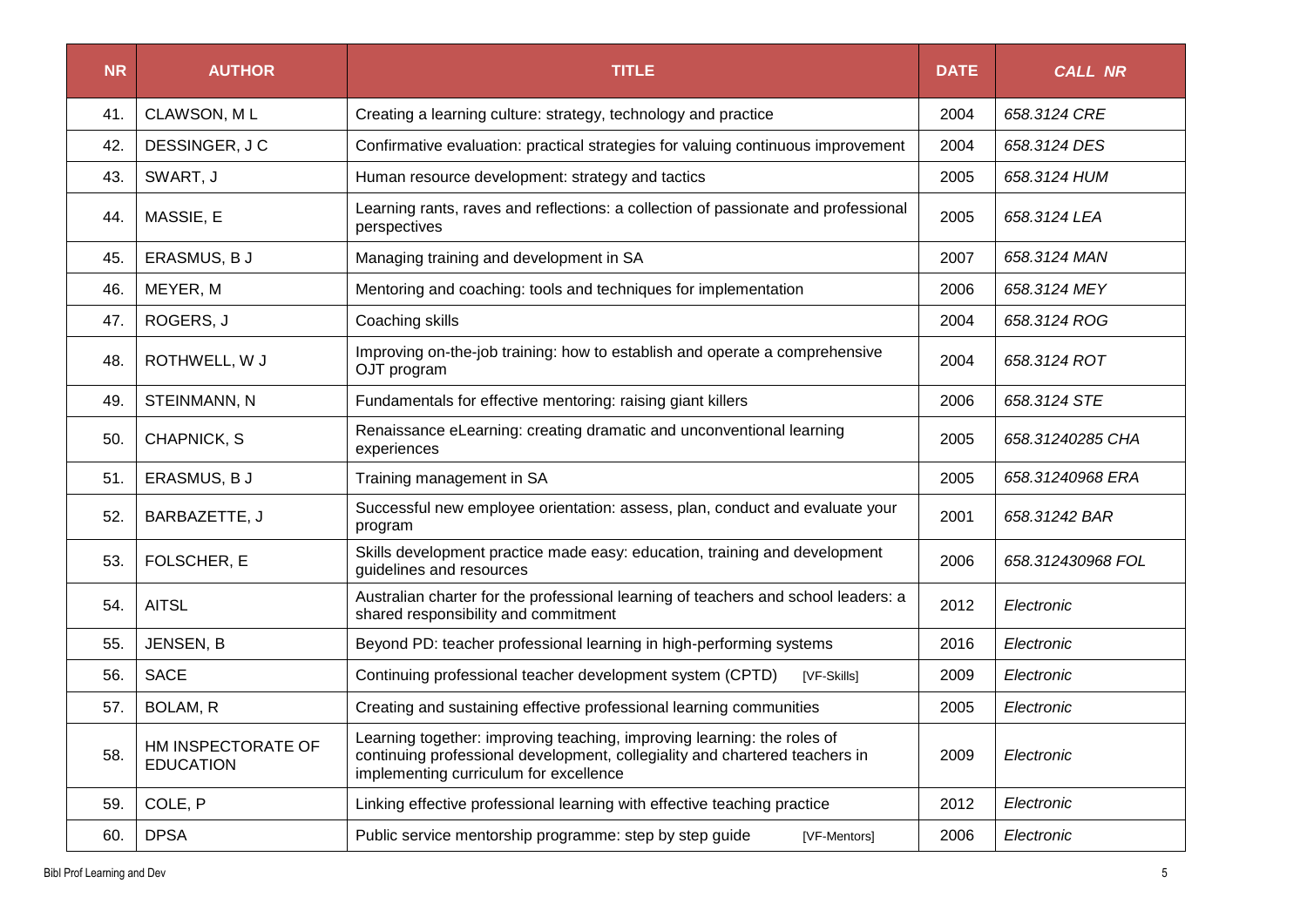| <b>NR</b> | <b>AUTHOR</b>       | <b>TITLE</b>                                                                                                                   |      | <b>CALL NR</b> |
|-----------|---------------------|--------------------------------------------------------------------------------------------------------------------------------|------|----------------|
| 61.       | VILLENEUVE-SMITH, F | Rethinking continuing professional development in further education: eight<br>things you already know about CPD                | 209  | Electronic     |
| 62.       | LETSATSI, M S       | School leadership and teacher professional development in Lesotho: a case<br>study of two secondary schools in Leribe District |      | Electronic     |
| 63.       | TIMPERLEY, H        | Teacher professional learning and development                                                                                  | 2007 | Electronic     |
| 64.       | MIZELL, H           | Why professional development matters                                                                                           | 2010 | Electronic     |

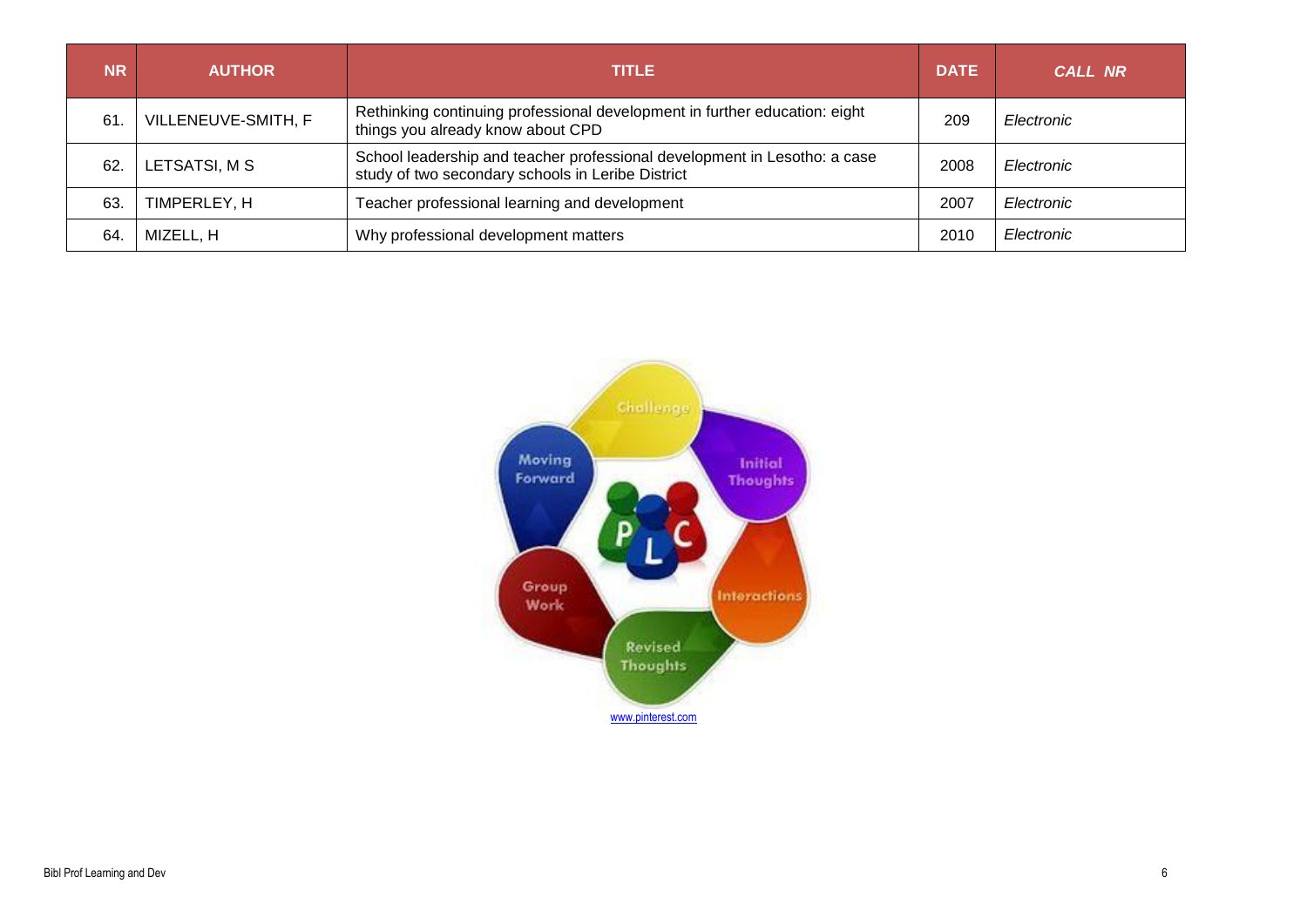# ARTICLES IN MAGAZINES AND VERTICAL FILES

| <b>NR</b> | <b>AUTHOR</b>                        | <b>TITLE</b>                                                                                                                                                                      | <b>MAGAZINE</b>                                              |
|-----------|--------------------------------------|-----------------------------------------------------------------------------------------------------------------------------------------------------------------------------------|--------------------------------------------------------------|
| 65.       | KHORSHEED, K                         | 4 places to dig deep: to find more time for teacher collaboration<br>[41/133 E]                                                                                                   | Journal of Staff Development, 28(2), Spring 07,<br>pp 43-45  |
| 66.       | FERGUSON, R F                        | 5 challenges to effective teacher professional development<br>[29/131 E]                                                                                                          | Journal of Staff Development, 27(4), Fall 06, pp 48-52       |
| 67.       | BRADLEY, J                           | Activities vs. outcomes: the difference makes all the difference<br>[E]                                                                                                           | Journal of Staff Development, 36(5), Oct 15, pp 48-58        |
| 68.       | VAN ROOYEN, M                        | Amendments to Skill Development Act<br>[34/137 E]                                                                                                                                 | HR Future, 05, 2008, pp 38-39                                |
| 69.       | JOLLY. A                             | Appropriate use of learning teams<br>[E/VF-Skills]                                                                                                                                | Tools for schools, 12(2), Nov/Dec 08, pp 6-7                 |
| 70.       | ZELLNER, LJ                          | Art of mentoring principals<br>[E/VF-Mentor]                                                                                                                                      | Connections, vol 3, May 01, pp 2-7                           |
| 71.       | BELL, M                              | Building schools' capacity for effective CPD: what works? : what<br>school leaders revealed essential characteristics of effective<br>professional development<br>[E/VF-Skills]   | Professional Development Today, 7(3), Summer 04,<br>pp 45-47 |
| 72.       | POURNARA, C                          | Can improving teachers' knowledge of mathematics lead to gains<br>in learners' attainment in Mathematics?<br>[E]                                                                  | SA Journal of Education, 35(3), Aug 15, 10 pp                |
| 73.       | ONO, Y                               | Case study of continuing teacher professional development<br>through lesson study in South Africa<br>[E]                                                                          | SA Journal of Education, 30(1), Feb 10, pp 59-74             |
| 74.       | MAHOMED, H                           | Challenges and prospects for improving teacher education and<br>development through the National Policy Framework on teacher<br>education and development<br>[24/143 E]           | Africa Education Review, 6(1), Apr 09, pp 159-173            |
| 75.       | VON FRANK, V                         | Clarify the coach's role: solid partnership with principal is key to<br>effectiveness<br>[E/VF-Mentor]                                                                            | Learning Principal, 5(5), Spring 10, pp 1, 6-7               |
| 76.       | KELLER, J                            | Collaboration by design: school chooses strategies that allow<br>teachers to learn with and from each other<br>[E]                                                                | Journal of Staff Development, 36(3), Jun 15, pp 20-23        |
| 77.       | <b>WOLFENSBERGER-</b><br>LE FEVRE, C | Community of learning is in the Baobab tree: how the branches<br>stay together in the context of professional preparation [E]                                                     | SA Journal of Education, 31(4), May 11, pp 561-573           |
| 78.       | DUMAS, C                             | Complete the picture: evaluation fills in the missing pieces that<br>feedback can't provide: how does anyone know that staff learned<br>what they needed to learn?<br>$[29/15-1]$ | Journal of Staff Development, 34(5), Oct 13, pp 34-39        |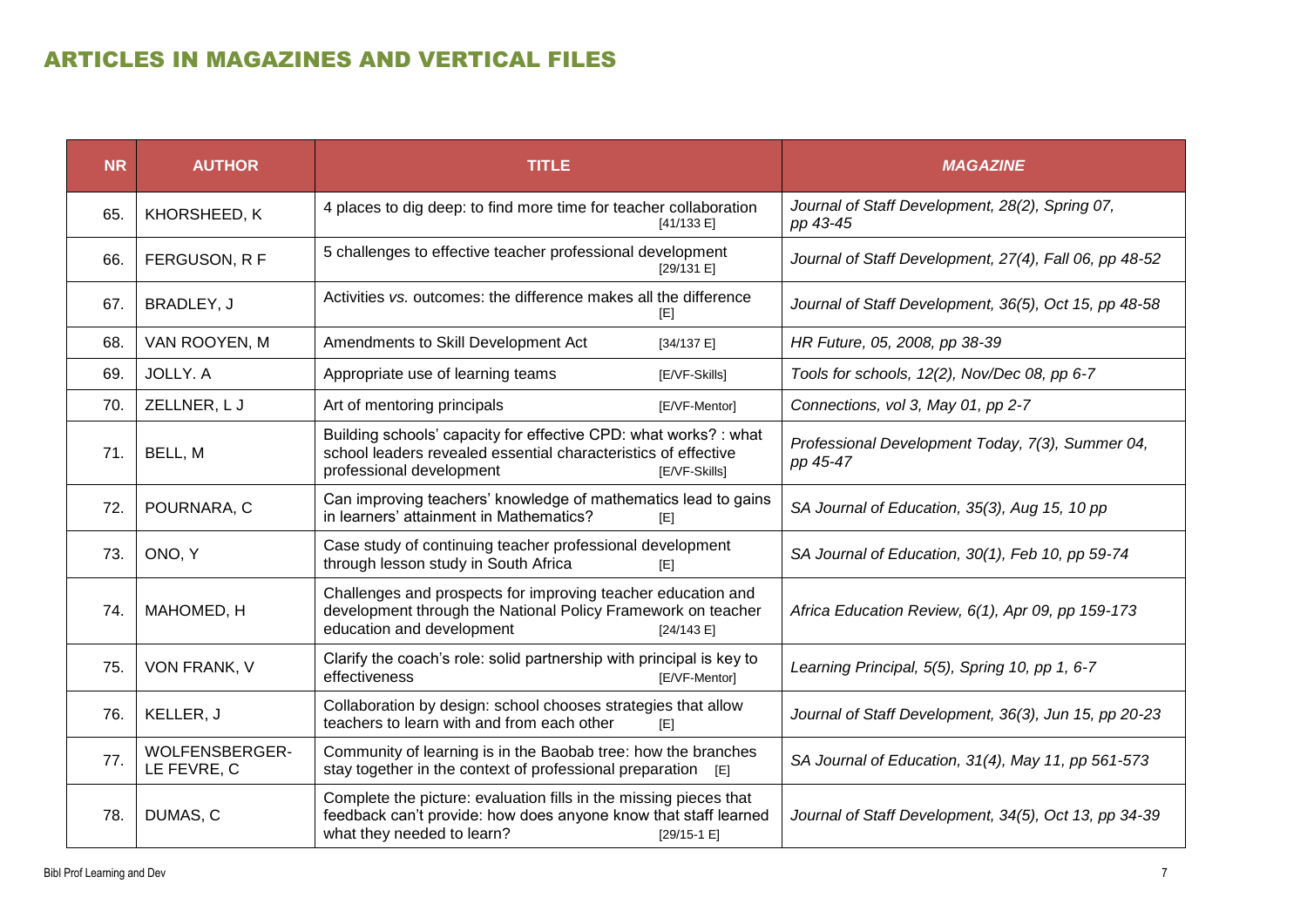| <b>NR</b> | <b>AUTHOR</b>       | <b>TITLE</b>                                                                                                                                                                                | <b>MAGAZINE</b>                                                |
|-----------|---------------------|---------------------------------------------------------------------------------------------------------------------------------------------------------------------------------------------|----------------------------------------------------------------|
| 79.       | HOWLEY, C           | Complex project, concrete steps: ongoing site-based professional<br>development<br>[38/133 E]                                                                                               | Journal of Staff Development, 28(2), Spring 07,<br>pp 50-54    |
| 80.       | MESTRY, R           | Continuing professional development for principals: a South<br>African perspective<br>[E]                                                                                                   | SA Journal of Education, 27(3), Aug 07, pp 477-490             |
| 81.       | STEYN, GM           | Continuing professional development for teachers in South Africa<br>and social learning systems: conflicting conceptual frameworks of<br>learning<br>[E]                                    | Koers, 73(1), 08, pp 15-31                                     |
| 82.       | FERREIRA, J G       | Contribution of a particular 'kids in parks' programme to the<br>professional development of teacher<br>[E]                                                                                 | SA Journal of Education, 34(3), May 14, 13 pp                  |
| 83.       | KNIGHT, J           | Conversations can kick off the coaching: experience high-quality<br>professional learning<br>[E/VF-Mentor]                                                                                  | Teachers teaching teachers, 2(6), Mar 07, pp 1-4               |
| 84.       | SPREITZER, G        | Creating sustainable performance: if you give your employees<br>the chance to learn and grow, they'll thrive - and so will your<br>organization<br>$[8/12 - 1]$                             | Harvard Business Review, Jan-Feb 12, pp 92-99                  |
|           | KILLION, J          | Develop a professional learning plan<br>[E]                                                                                                                                                 | Journal of Staff Development, 34(6), Dec 13, pp 52-59          |
| 85.       | WILDERVANCK, J      | Dialogue: key to innovation and effective team learning<br>[E/VF-Skills]                                                                                                                    | Management Today, 23(1), Feb 07, pp 18-19                      |
| 86.       | PATERSON, F         | Early headship development - what works? : an important time of<br>'steep learning' and yet little has been known about what<br>professional development is most effective<br>[E/VF-Skills] | Professional Development Today, 7(3), Summer 04,<br>pp 19-26   |
| 87.       | DRISCOLL, MJ        | Embracing coaching as professional development: combining<br>coaching and group professional development meets all the<br>needs of ongoing teacher education<br>[32/138 E]                  | Principal Leadership Middle, 9(2), Oct 08, pp 40-44            |
| 88.       | ANDREWS, K          | Empowering and supporting schools: put in place for themselves<br>CPD that makes a difference<br>[E/VF-Skills]                                                                              | Professional Development Today, 7(3), Summer 04,<br>pp 41-44   |
| 89.       | HARRIS, A           | Evaluating the impact of continuing professional development:<br>challenging framework by which schools and providers can<br>evaluate the impact of CPD<br>[E/VF-Skills]                    | Professional Development Today, 7(3), Summer 04,<br>pp 7-11    |
| 90.       | JOLLY, A            | Evolution of a professional learning team<br>[E/VF-Skills]                                                                                                                                  | Tools for schools, 12(2), Nov/Dec 08, pp 1-3                   |
| 91.       | <b>INGVARSON, L</b> | Factors affecting the impact of professional development<br>programs on teachers' knowledge, practice, student outcomes &<br>efficacy<br>[E/VF-Skills]                                      | Education Policy Analysis Archives, 13(10), Jan 05,<br>pp 1-26 |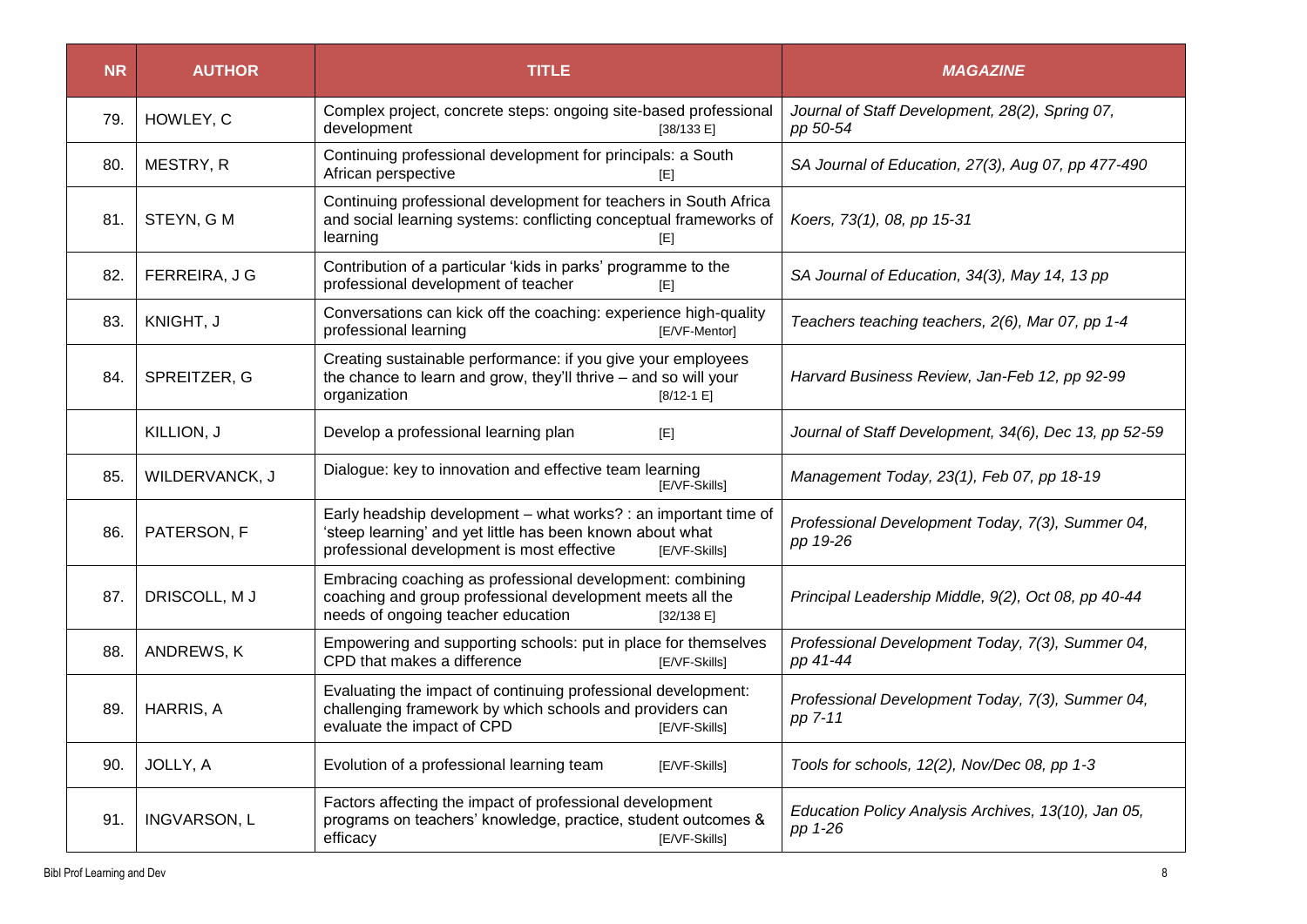| <b>NR</b> | <b>AUTHOR</b> | <b>TITLE</b>                                                                                                                                                  | <b>MAGAZINE</b>                                              |
|-----------|---------------|---------------------------------------------------------------------------------------------------------------------------------------------------------------|--------------------------------------------------------------|
| 92.       | JOHNSON, R    | Flight simulators for businesses: business simulations are a<br>powerful learning tool<br>[33/138 E]                                                          | HR Future, 11, 2008, pp 46-47                                |
| 93.       | BRADLEY, J    | Focus first on outcomes: when planning change, improved<br>student learning is the ultimate gaol<br>[E]                                                       | Journal of Staff Development, 36(4), Aug 15,<br>pp 44-47; 52 |
| 94.       | KISE, JAG     | Give teams a running start: take steps to build shared vision,<br>trust, and collaboration skills<br>[E]                                                      | Journal of Staff Development, 33(3), Jun 12, pp 38-42        |
| 95.       | EASTON, L B   | Global perspective: what professional learning looks like around<br>the world<br>$[32/13-2 E]$                                                                | Journal of Staff Development, 34(3), Jun 13, pp 10-20        |
| 96.       | MALONEY, D    | Grassroots growth: the evolution of a teacher study group<br>[33/150 E]                                                                                       | Journal of Staff Development, 32(5), Oct 11,<br>pp 46-49; 54 |
| 97.       | SQUIRE, D     | Grow a learning culture with these steps<br>[42/136 E]                                                                                                        | HR Future, no 3, 08, pp 32-33                                |
| 98.       | ABBOT, P      | Grow tomorrow's leaders today: customized development plans<br>[32/132 E]                                                                                     | HR Future, no 3, 07, pp 34-36                                |
| 99.       | LUFT, JA      | Help yourself, help your students: what research says about<br>choosing a good professional development program<br>[E/VF-Skills]                              | Science Teacher, 83(1), Jan 16, pp 49-53                     |
| 100.1     | PATTON, K     | Helping teachers help themselves: professional development that<br>make a difference<br>[E/VF-Skills]                                                         | NASSP Bulletin, 99(1), Mar 15, pp 26-42                      |
|           | 101. KRIEK, J | Holistic professional development model for South African<br>physical science teachers<br>[E]                                                                 | SA Journal of Education, 29(2), May 09, pp 185-203           |
| 102.1     | AHN, R        | How Japan supports novice teachers: beginning teachers in<br>Japan receive sustained mentoring inside the teachers' room, or<br>shokuin shitsu<br>$[31/14-1]$ | Educational Leadership, 71(8), May 14, pp 49-53              |
|           | 103. WEI, R C | How nations invest in teachers: high-achieving nations treat their<br>teachers as professionals<br>[E]                                                        | Educational Leadership, 66(5), Feb 09, pp 28-33              |
| 104.      | BUBB, S       | How to evaluate impact: how can we be sure the professional<br>development that staff experience, brings about the desired<br>benefits?<br>[25/145 E]         | Professional Development Today, 13(1), 10, pp 21-40          |
| 105.      | CHAPMAN, C    | How to foster collaborative professional development<br>[32/150 E]                                                                                            | Professional Development Today, 14(1), 11, pp 19-37          |
| 106.      | CHAPMAN, C    | How to mentor and coach: context, essentials, practice,<br>strategies, partnership<br>[30/139 E]                                                              | Professional Development Today, 11(2), 08, pp 29-42          |
|           | 107. YOPP, D  | How to be a wise consumer of coaching: strategies teachers can<br>use to maximise coaching benefits<br>[20/147 E]                                             | Journal of Staff Development, 32(1), Feb 11, pp 50-53        |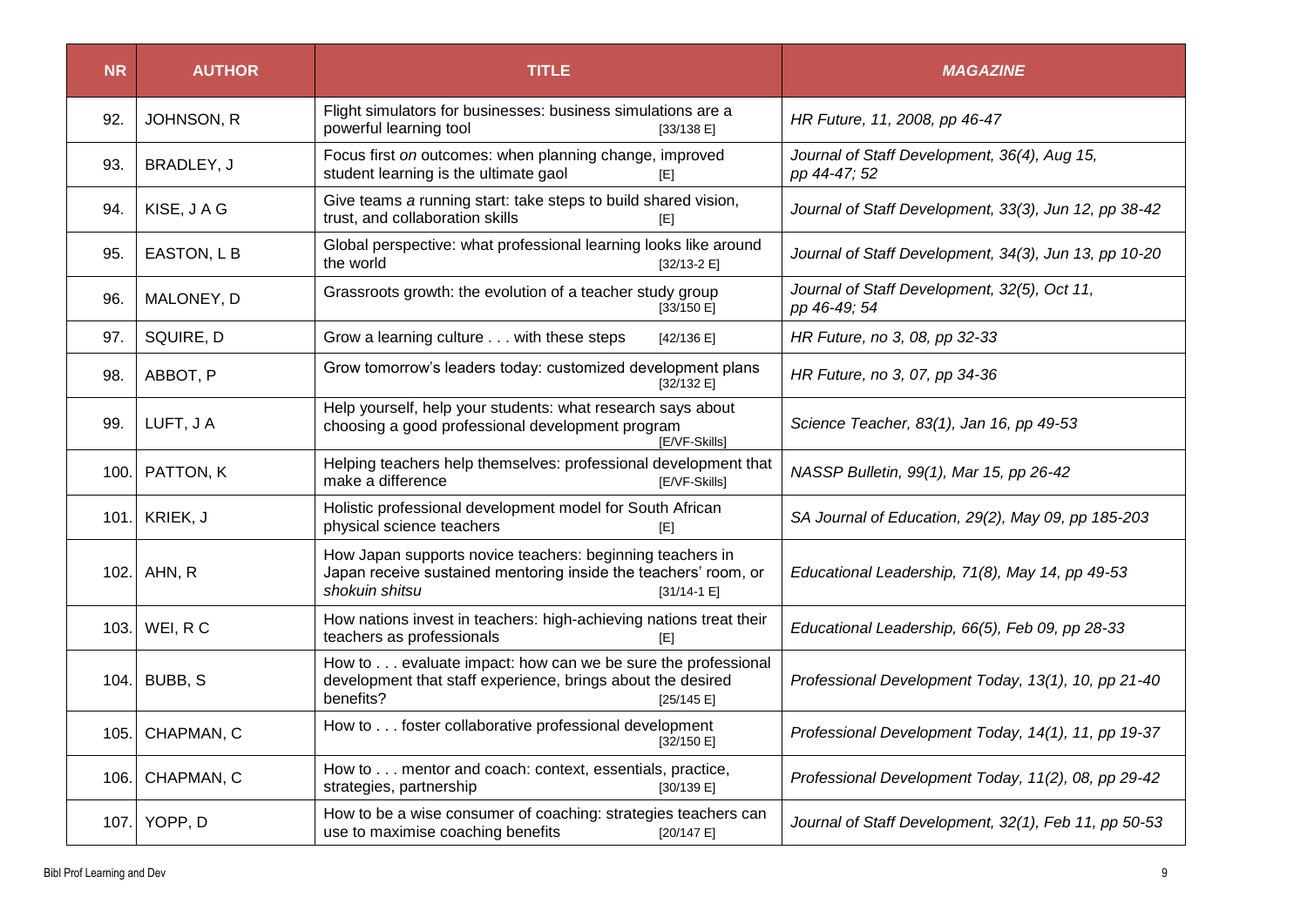| <b>NR</b> | <b>AUTHOR</b>       | <b>TITLE</b>                                                                                                                                                     | <b>MAGAZINE</b>                                              |
|-----------|---------------------|------------------------------------------------------------------------------------------------------------------------------------------------------------------|--------------------------------------------------------------|
| 108.      | TOBIA, E F          | I am a professional: learning communities elevate teachers'<br>knowledge, skills, and identity<br>ŒI                                                             | Journal of Staff Development, 33(3), Jun 12,<br>pp 16-20; 26 |
|           | 109. HIRSCH, S      | Impact factor: why we can't neglect professional learning<br>evaluation<br>$[31/15-1]$                                                                           | Journal of Staff Development, 34(5), Oct 13, pp 10-16        |
| 110.      | PIRTLE, S S         | Implementing effective professional learning communities                                                                                                         | SEDL Insights, 2(3), Winter 14, pp 1-8                       |
| 111.1     | DURRANT, J          | Improvement matters: an integrated approach to the question of<br>impact how do we demonstrate the impact of professional<br>development<br>[43/135 E]           | Professional Development Today, 10(2), 07, pp 6-12           |
| 112.      | <b>ACCI</b>         | Increasing importance of skills development<br>[E/VF-Skills]                                                                                                     | ACCI Review, no 107, Jan 04, pp 10-11                        |
| 113.      | ENGELBRECHT, W      | Industry-sponsored, school-focused model for continuing<br>professional development of technology teachers<br>[E]                                                | SA Journal of Education, 27(4), Nov 07, pp 579-595           |
| 114.      | MOODLEY, V          | In-service teacher education: asking questions for higher order<br>thinking in visual literacy<br>[E]                                                            | SA Journal of Education, 33(2), May 13, 18 pp                |
| 115.      | AKOOJEE, S          | Intermediate-level public sector skills provision and FET colleges:<br>expanding the agenda and widening impact<br>[E/VF-Skills]                                 | Journal of Public Administration, 44(1), Mar 09,<br>pp 30-43 |
| 116.      | CROW, T             | Keys to collaboration: what it takes to move toward collective<br>responsibility<br>[E]                                                                          | Journal of Staff Development, 36(3), Jun 15, pp 10-12        |
| 117.      | <b>ANON</b>         | Kyk na dié eienskappe vir mentor<br>[E/VF-Mentor]                                                                                                                | Rapport-Loopbane, 27 Nov 2005                                |
| 118.      | CROW, T             | Learning team cycle of continuous improvement: More students<br>achieve when educators assume collective responsibility for<br>student learning<br>[E]           | Tools for Learning Schools, 19(1), Fall 15, pp 1-7           |
|           | 119. FERRITER, B    | Learning with blogs and wikis: technology has made it easy for<br>educators to embrace continual professional development<br>[40/139 E]                          | Educational Leadership, 66(5), Feb 09, pp 34-38              |
| 120.      | BERRY, B            | Lessons from networking: the internet enables some of the best<br>teaching minds to bond together in powerful professional learning<br>communities<br>[24/135 E] | Educational Leadership, 65(1), Sep 07, pp 48-52              |
|           | 121. TOBIA, E       | Light bulb clicks on: consultants help teachers, administrators<br>and coaches see the value of learning teams<br>[25/147 E]                                     | Journal of Staff Development, 32(1), Feb 11,<br>pp 22-25; 29 |
| 122.      | <b>BISSCHOFF, T</b> | Management framework for training providers to improve skills<br>development in the workplace<br>[E/VF-Skills]                                                   | SA Journal of Education, 24(1), Feb 04, pp 70-79             |
| 123.      | GOVENDER, C         | Management framework for training providers to improve<br>workplace skills development<br>[E]                                                                    | Acta Comercii, 7(1), 07, pp 53-65                            |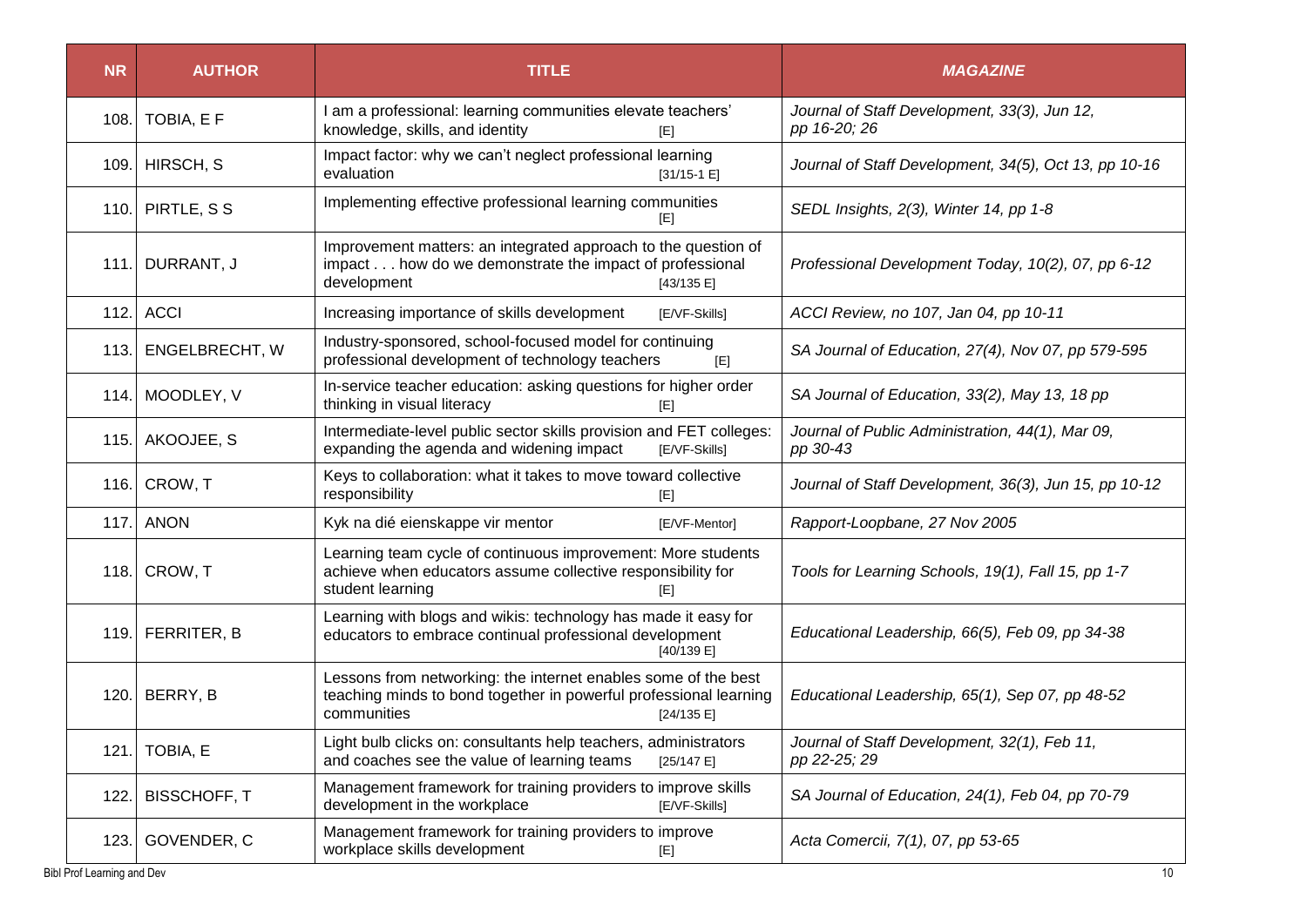| <b>NR</b> | <b>AUTHOR</b>          | <b>TITLE</b>                                                                                                                                                                                                                             | <b>MAGAZINE</b>                                              |
|-----------|------------------------|------------------------------------------------------------------------------------------------------------------------------------------------------------------------------------------------------------------------------------------|--------------------------------------------------------------|
| 124.      | GRADET, H              | Maximising professional development<br>[31/130 E]                                                                                                                                                                                        | Principal Leadership, 6(10), Jun 06, pp 16-20                |
| 125.      | JOLLY, A               | Meeting overview checklist: no single way to conduct learning<br>team meetings<br>[E/VF-Skills]                                                                                                                                          | Tools for schools, 12(2), Nov/Dec 08, p 5                    |
| 126.      | <b>ANON</b>            | Mentoring conversations: what a district leader needs to know<br>about<br>[E/VF-Mentor]                                                                                                                                                  | Learning System, Summer 10, pp 4-5                           |
| 127.      | CARNELL, E             | Mentoring, coaching and learning: examining the connections<br>[25/133 E]                                                                                                                                                                | Professional Development Today, 9(2), Spring 06,<br>pp 10-16 |
| 128.I     | <b>BUCK, MA</b>        | Mentoring: a promising strategy for creating and sustaining a<br>learning organization<br>[33/135 E]                                                                                                                                     | Adult Learning, 15(3&4), Summer & Fall 04, pp 8-11           |
| 129.      | <b>HUTCHINSON, C B</b> | Mentors for teachers from outside the US<br>[39/132 E]                                                                                                                                                                                   | Phi Delta Kappan, 88(5), Jan 07, pp 368-373                  |
| 130.      | DENMARK, V M           | Mettle of a mentor: what it takes to make this relationship work<br>for all<br>[E]                                                                                                                                                       | Journal of Staff Development, 22(4), Fall 00, pp 18-22       |
| 131.      | MEY, S                 | Multi-skilling creates gems<br>[29/141 E]                                                                                                                                                                                                | HR Future, 08, 2009, pp 22-23                                |
| 132.1     | MDLADLANA, M M S       | National skills development strategy: skills for productive<br>citizenship for all: answers to the most common questions asked<br>[E/VF-Skills]                                                                                          | Star, 20 March 2002, p 22                                    |
| 133.      | PERSSON, M             | New role of the teacher: ten radical recommendations to<br>challenge and transform teacher development and practice<br>[45/136 E]                                                                                                        | Professional Development Today, 10(3), 07, pp 7-13           |
| 134.      | BATES, M S             | Online professional development: a primer: educators have<br>access to dizzying array of virtual learning opportunities, but they<br>must be mindful that working with colleagues produces some of<br>the best learning<br>[E/VF-Skills] | Phi Delta Kappan, 97(5), Feb 16, pp 70-73                    |
| 135.      | <b>UNGERER, M</b>      | Paradox as thinking frame for knowledge development<br>[41/128 E]                                                                                                                                                                        | Management Today, 21(8), Sep 05, pp 26-28                    |
| 136.1     | DU PREEZ, P            | Participative intervention research: the development of<br>professional programmes for in-service teachers<br>[E]                                                                                                                        | Education as Change, 12(2), Dec 08, pp. 77-90                |
| 137.1     | MESTY, R               | Perceptions of teachers on the benefits of teacher development<br>programmes in one province of SA<br>[32/142 E]                                                                                                                         | SA Journal of Education, 29(4), Nov 09, pp 475-490           |
| 138.      | <b>GUSKEY, TR</b>      | Planning professional learning: with backward planning, schools<br>can ensure that they choose professional development activities<br>aligned with their most important goals<br>$[29/14-1]$                                             | Educational Leadership, 71(8), May 14, pp 10-16              |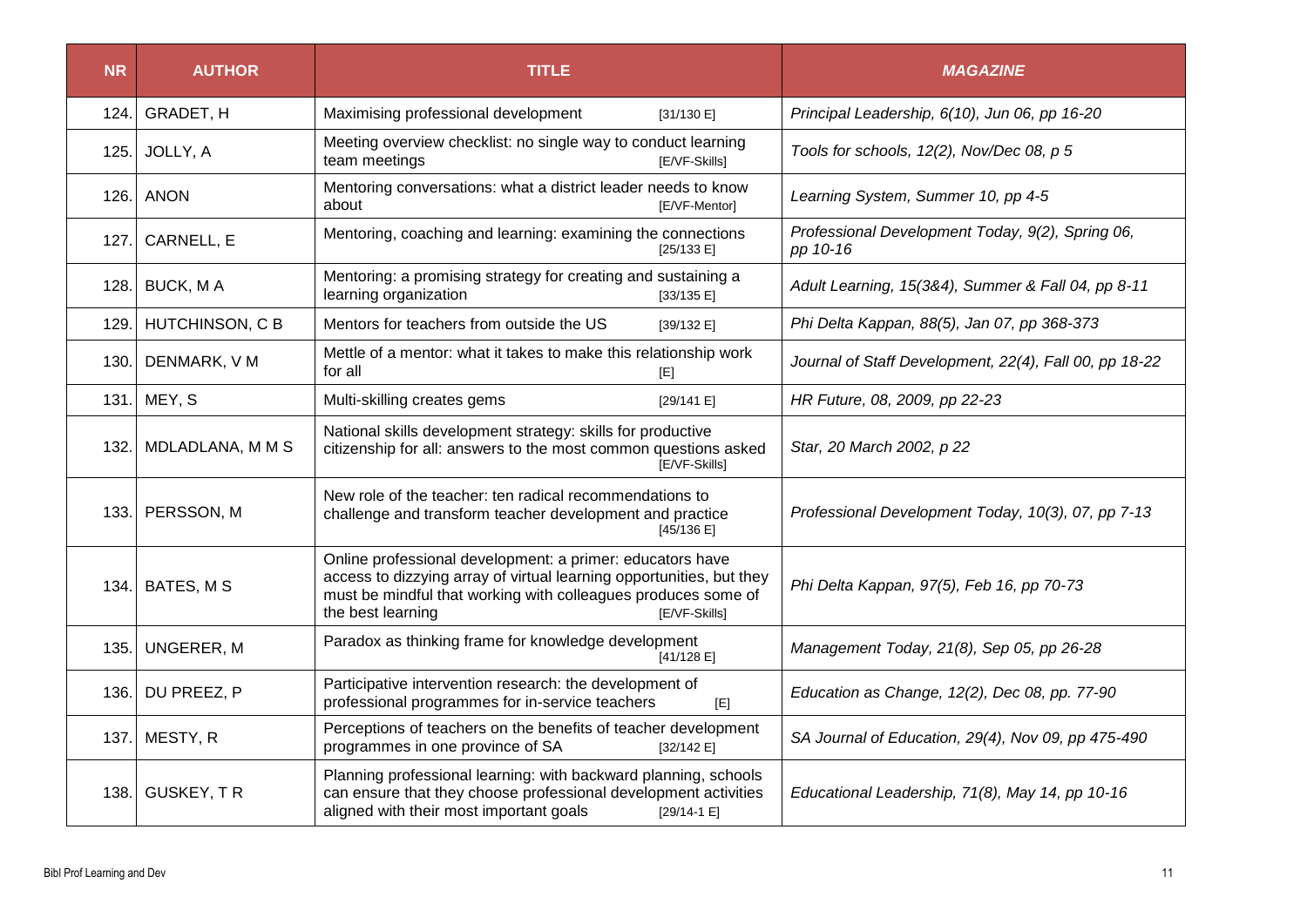| <b>NR</b> | <b>AUTHOR</b>                   | <b>TITLE</b>                                                                                                                                                                                    | <b>MAGAZINE</b>                                                  |
|-----------|---------------------------------|-------------------------------------------------------------------------------------------------------------------------------------------------------------------------------------------------|------------------------------------------------------------------|
| 139.      | EASTON, L B                     | PLC learning game: way of making change objective is to get<br>to 'effectiveness' first<br>[E/VF-Skills]                                                                                        | Tools for learning schools, 15(3), Spring 12, pp 1-2; 7          |
| 140.1     | ADAMS, C                        | Power of collaboration: working with your colleagues can save<br>you time and help you build a better classroom [32/141 E]                                                                      | Instructor, Aug 09, pp 28; 30-31                                 |
| 141.      | <b>BLANCHARD, K</b>             | Power of empowerment: people already have power through<br>their knowledge and motivation key is to letting this power out<br>[35/134 E]                                                        | Management Today, 23(7), Aug 07, pp 14-19                        |
| 142.      | KILLION, J                      | Principal-coach partnership agreements<br>[E/VF-Mentor]                                                                                                                                         | Learning Principal, 5(5), Spring 10, pp 4-5                      |
| 143.      | ROSS, J                         | Professional development effects on teacher efficacy: results of<br>randomized field trial<br>[E]                                                                                               | Journal of Educational Research, 101(1), Sep/Oct 07,<br>pp 50-60 |
| 144.      | MATHIBE, I                      | Professional development of school principals<br>$[24/14-1]$                                                                                                                                    | SA Journal of Education, 27(3), Aug 07, pp 523-540               |
|           | <b>SACE</b>                     | Professional development portfolio project: how to develop your<br>own professional development portfolio. Part 2 [E/VF-Skills]                                                                 | Teacher, Apr 03, pp 14-15                                        |
| 145.      | <b>SACE</b>                     | Professional development portfolio project: how to develop your<br>own professional development portfolio. Part 1 [E/VF-Skills]                                                                 | Teacher, Nov 02, p 21                                            |
| 146.      | <b>SACE</b>                     | Professional development portfolio project: SACE introduces<br>to educators<br>[E/VF-Skills]                                                                                                    | Teacher, Sep 02, pp 8-9                                          |
| 147.      | <b>SACE</b>                     | Professional development: taking responsibility for my own<br>professional development<br>[E/VF-Skills]                                                                                         | Teacher, Apr 03, pp 4-5                                          |
| 148.      | STOLL, L                        | Professional learning communities: what, how and why?<br>[37/128 E]                                                                                                                             | Professional Development Today, 9(1), Autumn 05,<br>pp 32-39     |
| 149.      | JOLLY, A                        | Professional learning team decision-making cycle<br>[E/VF-Skills]                                                                                                                               | Tools for schools, 12(2), Nov/Dec 08, p 4                        |
| 150.      | <b>VAN DER</b><br>WESTHUIZEN, P | Professionalising principalship in South Africa: lack of training of<br>school principals to a national professional standard<br>[E]                                                            | SA Journal of Education, 27(3), Aug 07, pp 431-445               |
| 151.1     | DE CLERQ, F                     | Professionalism in South African education: the challenges of<br>developing teacher professional knowledge, practice, identity and<br>voice<br>$[32/14-1]$                                      | Journal of Education, no 57, 2013, pp 31-54                      |
| 152.      | PRYOR, J                        | Rethinking teacher preparation and professional development in<br>Africa: an analysis of the curriculum of teacher education in the<br>teaching of early reading and mathematics<br>$[37/14-1]$ | Curriculum Journal, 23(4), Dec 12, pp 409-502                    |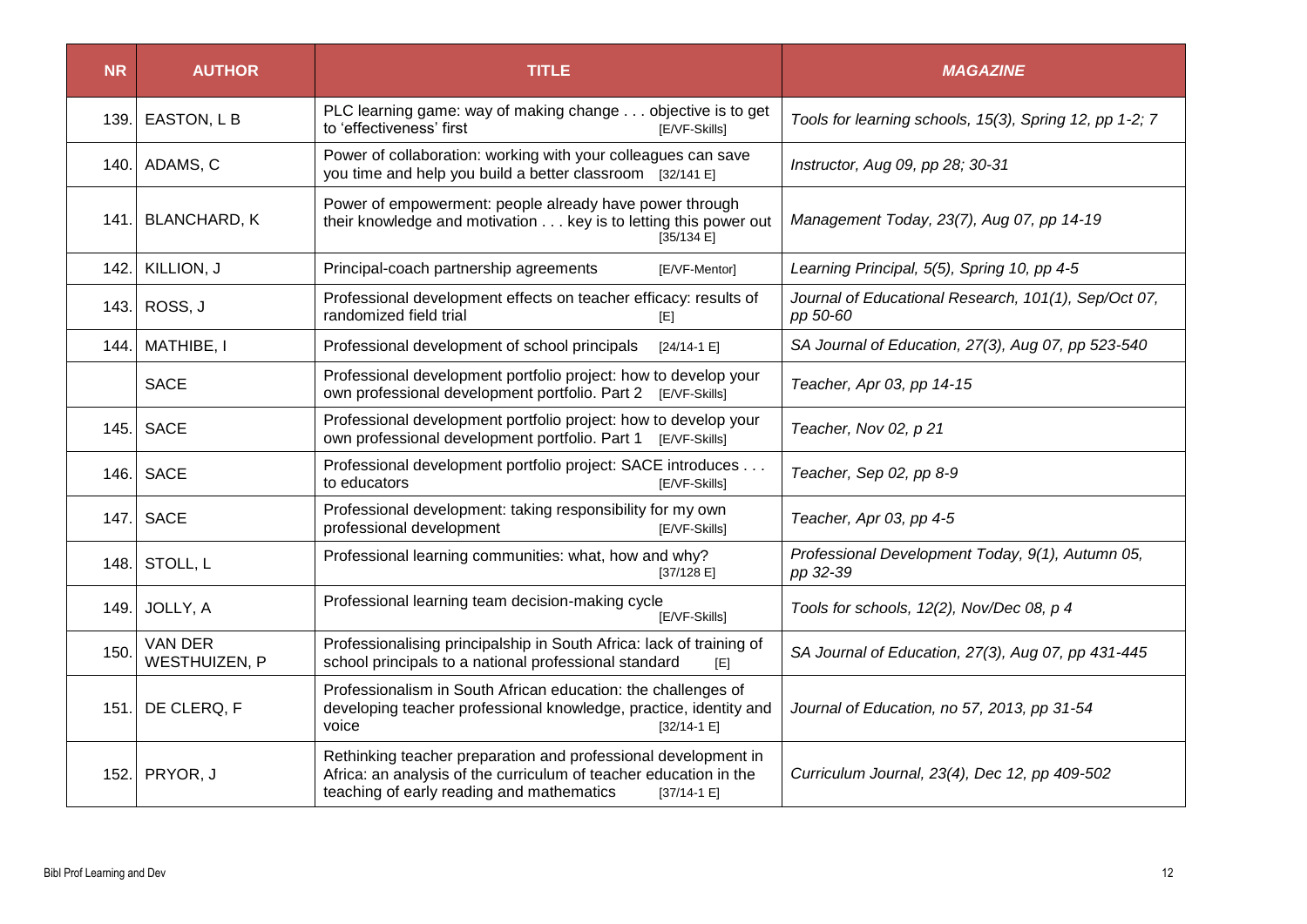| <b>NR</b> | <b>AUTHOR</b>     | <b>TITLE</b>                                                                                                                                                                                                       |                      | <i><b>MAGAZINE</b></i>                                       |
|-----------|-------------------|--------------------------------------------------------------------------------------------------------------------------------------------------------------------------------------------------------------------|----------------------|--------------------------------------------------------------|
| 153.1     | <b>FRANCIS, H</b> | Rise and fall (and rise again) of s CPD strategy: experiences of a<br>large county LEA when they tried to cater for the needs of<br>teachers in their early years                                                  | [E/VF-Skills]        | Professional Development Today, 7(3), Summer 04,<br>pp 27-34 |
| 154.      | KILLION, J        | Selecting coaches: hiring or selecting the right individuals to<br>serve as coaches is critical to the success of any coaching efforts                                                                             | [E/VF-Mentor]        | Learning System, 2(7), Apr 07, pp 1, 6-7                     |
| 155.      | FERRITER, W M     | Self-directed learning for teachers: young educators are<br>replacing professional development sessions and conferences<br>with Twitter, blogs and Edcamps as their preferred ways to learn<br>and share new ideas | $[30/15-1]$          | Phi Delta Kappan, 95(3), Nov 13, pp 16-21                    |
| 156.      | ARUMUGAM, S       | Seven habits of career development: take responsibility for your<br>own career development                                                                                                                         | [33/137 E]           | HR Future, 06, 2008, pp 44-45                                |
| 157.1     | BRAUN, D          | Side-by-side: novice and veteran principals are a powerful mix for<br>learning                                                                                                                                     | [36/136 E]           | Journal of Staff Development, 29(2), Spring 08,<br>pp 34-37  |
| 158.      | TOMLINSON, H      | Sideways glance: new perspectives on professional development                                                                                                                                                      | <b>IE/VF-Skills1</b> | Professional Development Today, 7(3), Summer 04,<br>pp 35-39 |
| 159.1     | QWABE, B          | Skills deficit and development in the South African public sector:<br>a training and development perspective                                                                                                       | [E/VF-Skills]        | Journal of Public Administration, 44(1), Mar 09,<br>pp 15-29 |
| 160.1     | CHELECHELE, T I   | Skills development in the South African public service: problems<br>and solutions                                                                                                                                  | [E/VF-Skills]        | Journal of Public Administration, 44(1), Mar 09,<br>pp 44-57 |
| 161.1     | BIRD, A           | Skills development is about people                                                                                                                                                                                 | [E/VF-Skills]        | Skilling SA, Feb 01, p 3                                     |
| 162.      | MEYER, M          | Skills revolution: South African companies meet international<br>training standards                                                                                                                                | [E/VF-Skills]        | Management Today, 23(1), Feb 07, pp 57-58                    |
| 163.      | ROY, P            | Staff development dividends                                                                                                                                                                                        | [E/VF-Skills]        | Learning System, Apr 07, p 3                                 |
| 164.      | STANDERFER, L     | Staff development: finding the right fit                                                                                                                                                                           | [50/127 E]           | Principal Leadership Middle, 6(4), Dec 05, pp 16-20          |
| 165.      | <b>ANON</b>       | Strategies for finding time: carved out more time for professional<br>learning                                                                                                                                     | [E/VF-Skills]        | Learning System, Mar 07, pp 4-5                              |
| 166.      | CHAPPUIS, S       | Supporting teacher learning teams: the learning-team model<br>helps teachers make changes in practice that lead to improved<br>student achievement                                                                 | [E]                  | Educational Leadership, 64(5), Feb 07, pp 56-60              |
| 167.      | LEWIS, C          | Teacher collaboration: lesson study comes of age in North<br>America                                                                                                                                               | [33/132 E]           | Phi Delta Kappan, 88(4), Dec 06, pp 273-281                  |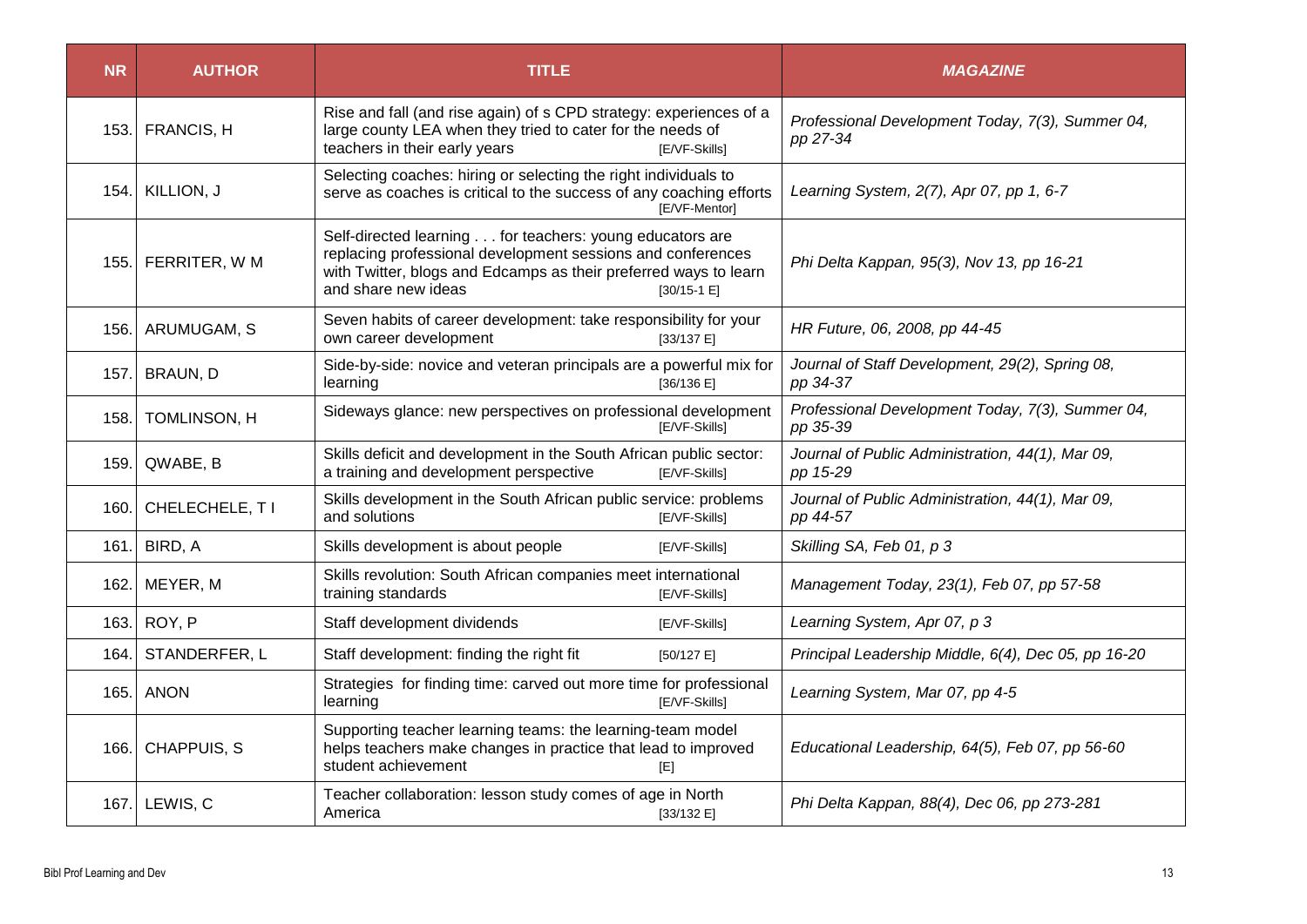| <b>NR</b> | <b>AUTHOR</b>       | <b>TITLE</b>                                                                                                                                                                         | <b>MAGAZINE</b>                                                   |
|-----------|---------------------|--------------------------------------------------------------------------------------------------------------------------------------------------------------------------------------|-------------------------------------------------------------------|
| 168.      | DARLING-HAMMOND,    | Teacher learning: what matters? : research shows how schools<br>can create more powerful professional development experiences<br>IEI                                                 | Educational Leadership, 66(5), Feb 09, pp 46-53                   |
| 169.1     | PéREZ-KATZ, A       | Teacher support systems: a collaboration model<br>[40/133 E]                                                                                                                         | Principal Leadership High School, 7(9), May 07,<br>pp 38-41       |
| 170.      | BOTHA, A            | Teacher Tablet Toolkit to meet the challenges posed by 21st<br>century rural teaching and learning environments<br>[E]                                                               | SA Journal of Education, 35(4), Nov 15, 19 pp                     |
| 171.      | <b>BEAVERS, A</b>   | Teachers as learners: implications of adult education for<br>professional development<br>[E]                                                                                         | Journal of College Teaching & Learning, 6(7), Nov 09,<br>pp 25-30 |
| 172.      | <b>BRENNEMAN, R</b> | Teachers turn to Twitter for solutions, connection: educators say<br>the social media platform offers immediacy and practicality<br>lacking from school PD programs<br>[E/VF-Skills] | Education Week, 35(6), Sep 15, pp 1-4                             |
| 173.1     | LUNDGREN, B         | Teachers' professional development: awareness of literacy<br>practices<br>[E]                                                                                                        | SA Journal of Education, 35(1), Feb 15, 11 pp                     |
| 174.      | MOIRAO, D R         | Team check-up: use 4 goals to assess a professional learning<br>community's effectiveness<br>[E]                                                                                     | Journal of Staff Development, 33(3), Jun 12, pp 32-34             |
| 175.      | ROY, P              | Time to learn from and with each other<br>[E/VF-Skills]                                                                                                                              | Learning Principal, Apr 07, p 3                                   |
| 176.I     | NEL, B              | Transformation of teacher identity through a mathematical<br>literacy re-skilling programme<br>[E]                                                                                   | SA Journal of Education, 32(2), May 12, pp 144-154                |
| 177.      | SMIT, T             | Transforming beginner teacher mentoring interventions for social<br>reform<br>[E]                                                                                                    | SA Journal of Education, 36(3), Aug 16,12 pp                      |
| 178. l    | HALLAM, PR          | Trust and collaboration in PLC teams: teacher relationships,<br>principal support and collaborative benefits<br>[E/VF-Skills]                                                        | NASSP Bulleting, 99(3), Sep 05, pp 193-216                        |
| 179.1     | LESSING, A          | Value of continuous professional development: teachers'<br>perceptions<br>[E]                                                                                                        | SA Journal of Education, 27(1), Feb 07, pp 53-67                  |
| 180.      | WEBER, R            | Virtual mentoring: e-mentoring may just be the solution<br>[E/VF-Mentor]                                                                                                             | People Dynamics, 18(8), Sep 01, pp 28-30                          |
| 181.      | HORD, S             | What is an authentic professional learning community? [E]                                                                                                                            | Journal of Staff Development, 36(3), Jun 15, pp 38-39             |
| 182. l    | HIRSCH, S           | When educators learn, students learn: eight principles of<br>professional learning<br>[31/140 E]                                                                                     | Phi Delta Kappan, 90(7), Mar 09, pp 464-469                       |
| 183.      | JITA, LC            | When teacher clusters work: selected experiences of South<br>African teachers with the cluster approach to professional<br>development<br>[E]                                        | SA Journal of Education, 34(2), May 14, 15 pp                     |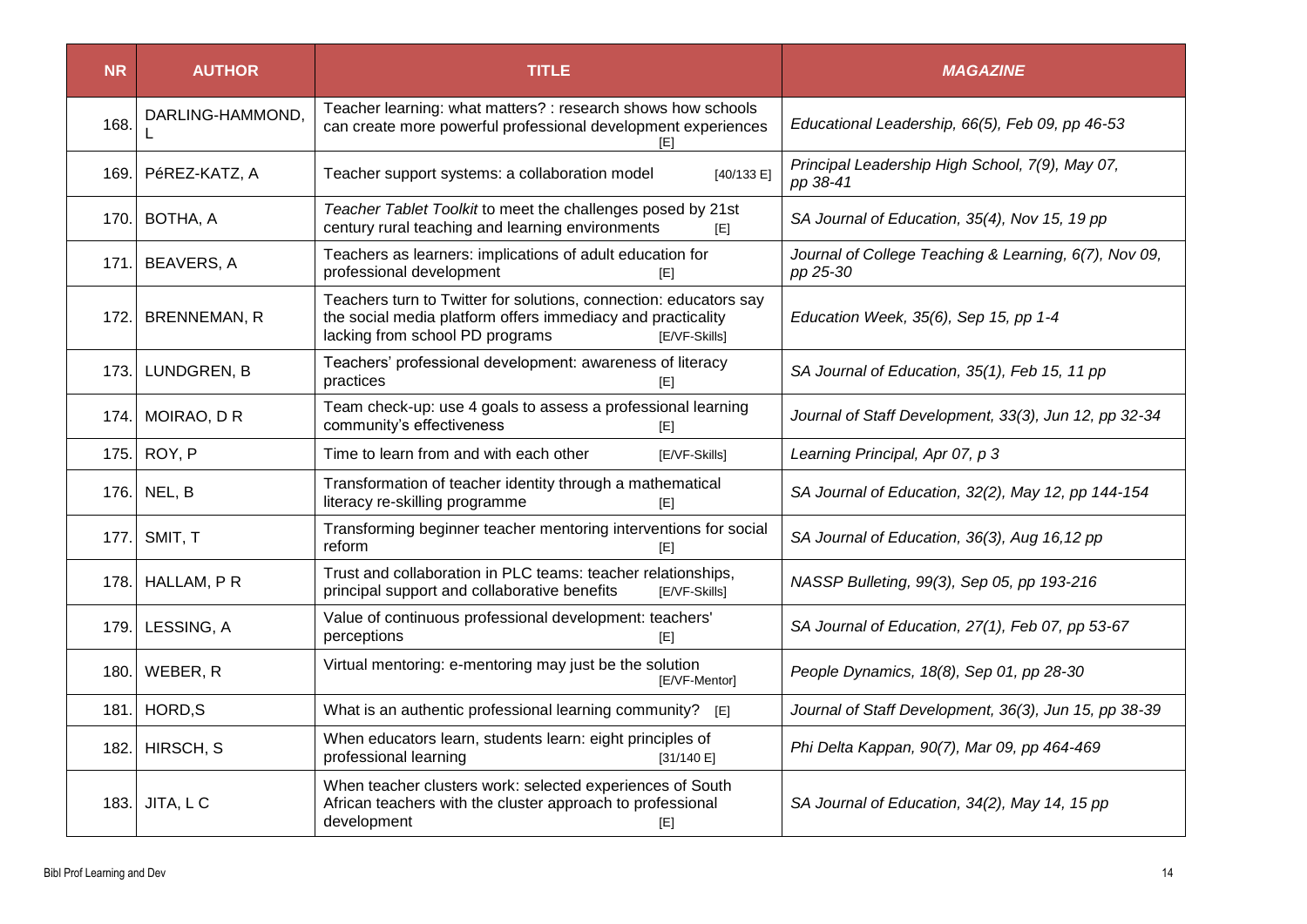| <b>NR</b> | <b>AUTHOR</b> | <b>TITLE</b>                                                                                                                                       | <b>MAGAZINE</b>                                              |
|-----------|---------------|----------------------------------------------------------------------------------------------------------------------------------------------------|--------------------------------------------------------------|
| 184.      | SEMADEDI, J   | When teachers drive their learning: in one rural school district,<br>teacher-led professional development is not an impossible dream<br>[33/144 E] | Educational Leadership, 67(8), May 10, pp 66-69              |
| 185.      | FAHEY, K      | Where principals dare to dream: critical friends group narrows the<br>gap between vision and reality<br>[E]                                        | Journal of Staff Development, 33(3), Jun 12,<br>pp 28-30; 42 |
| 186.      | EASTON, L B   | Why, how and what of professional learning<br>[E/VF-Skills]                                                                                        | Tools for learning schools, 15(3), Spring 12, pp 1-2; 7      |
| 187.      | ROY, P        | You can't launch it and leave it! : data-driven staff development<br>[E/VF-Skills]                                                                 | Learning Principal, Mar 07, p 3                              |
| 188       | HIRSCH, S     | You've been evaluated, now what? : use results to pump up<br>professional learning's potential<br>$[34/13-2 E]$                                    | Journal of Staff Development, 34(2), Apr 13, pp 38-41        |



[www.teachermatch.org](https://www.google.com/url?sa=i&rct=j&q=&esrc=s&source=imgres&cd=&cad=rja&uact=8&ved=0ahUKEwjDyLP68I7PAhVLPhQKHbaZD3IQjB0IBg&url=https%3A%2F%2Fwww.teachermatch.org%2Fblog%2F3-reasons-why-professional-learning-matters%2F&psig=AFQjCNESqkqUZnoq8npFXetPznu2b027fg&ust=1473943337801573)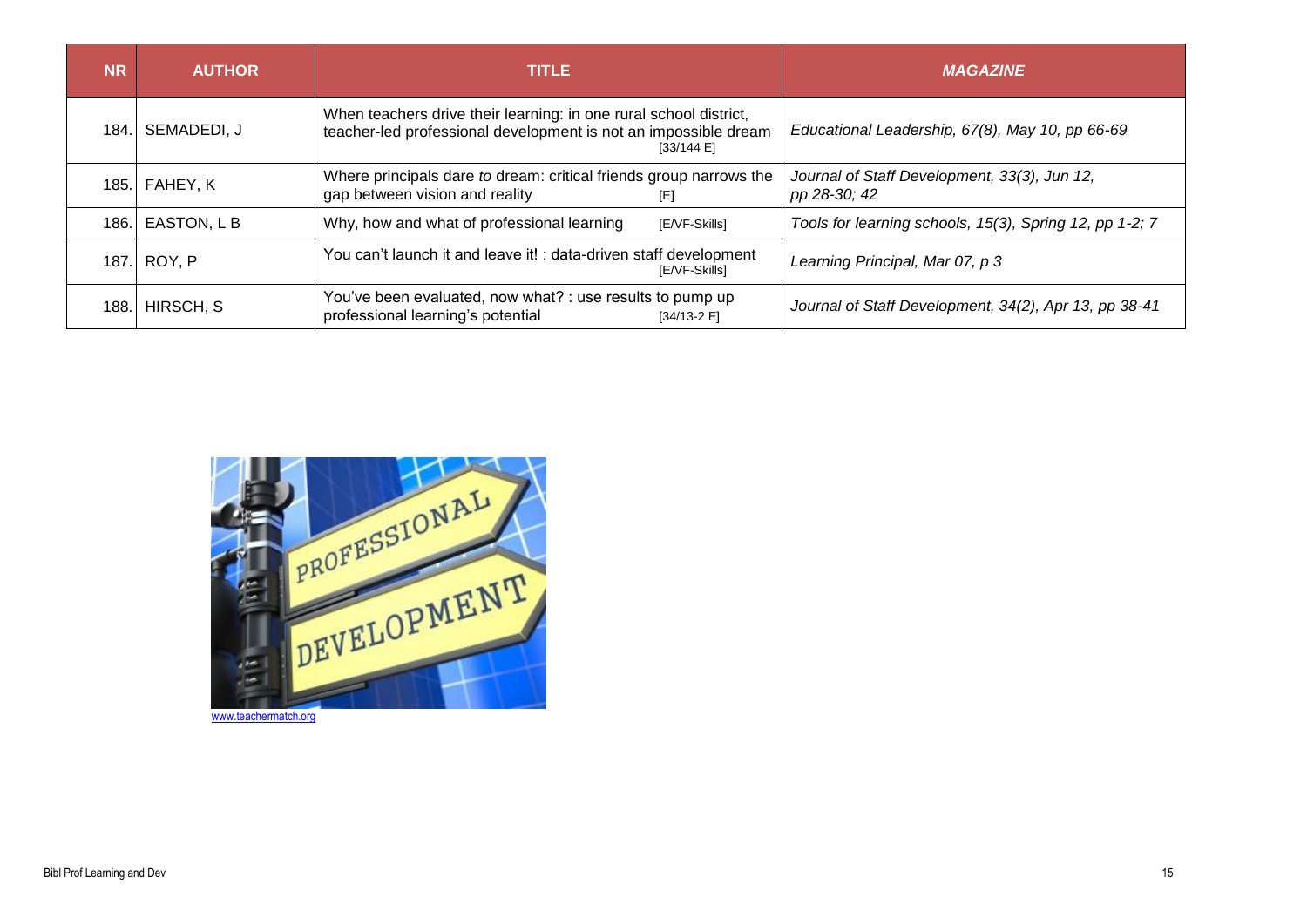LEARNING is a matter of gathering knowledge;<br>wisdom is applying that KNOWLEDGE.

- Dr Roopleen

# SOME ARTICLES ON INTERNET

| <b>NR</b> | <b>AUTHOR</b>         | <b>TITLE</b>                                                                                                                                                                    | <b>DATE</b> | <b>ADDRESS</b>                                                                            |
|-----------|-----------------------|---------------------------------------------------------------------------------------------------------------------------------------------------------------------------------|-------------|-------------------------------------------------------------------------------------------|
| 189.      | CHARNEY, C            | Calculate the cost and benefits of training: a four-step<br>process for measuring the savings that training<br>provides and comparing it to the costs [E/VF-Skills]             | 01/09/2016  | http://www.workforce.com/2005/02/24/tool-calculate-the-<br>cost-and-benefits-of-training/ |
| 190.1     | BLITZ, CL             | Can online learning communities achieve the goals of<br>traditional profession-al learning communities? : what<br>the literature says<br>[E]                                    | 19/11/2015  | http://ies.ed.gov/ncee/edlabs                                                             |
| 191       | CLUTTERBUCK.D         | Coaches, mentors and communities of learning<br>[E/VF-Mentor]                                                                                                                   | 21/08/2008  | http://www.etdonline.org/content/default.asp?Article ID=<br>143&cntPage=1                 |
| 192.      | <b>IRISSOU, K</b>     | Coaching and mentoring - the definitions<br>[E/VF-Mentor]                                                                                                                       | 21/08/2008  | http://www.etdonline.org/content/default.asp?Article_ID=<br>137&cntPage=1                 |
| 193.      | BARLOW, K             | Continuing Professional Development of Further<br>Education Teachers: Comparative Study of TAFE<br>NSW Teachers and Further Education Lecturers in<br>the United Kingdom<br>[E] | 05/02/2014  | avetra.org.za                                                                             |
| 194.      | <b>CPTD Task Team</b> | Design of the continuing professional teacher<br>development (CPTD) system<br>[E]                                                                                               | 05/02/2014  | www.sace.org.za                                                                           |
| 195.      | <b>INSA-ARD, S</b>    | Development of management system for professional<br>learning community using ICT for teachers<br>[E]                                                                           | 19/11/2015  | www.edu.ru.ac.th                                                                          |
| 196.      | <b>ANON</b>           | Enhancing educational effectiveness through<br>teachers' professional development<br>[E]                                                                                        | 28/09/2012  | ec.europa.eu                                                                              |
| 197.      | GRAY, SL              | Enquiry into continuing professional development for<br>teachers<br>E/VF                                                                                                        | 09/10/2009  | www.villierspark.org.uk                                                                   |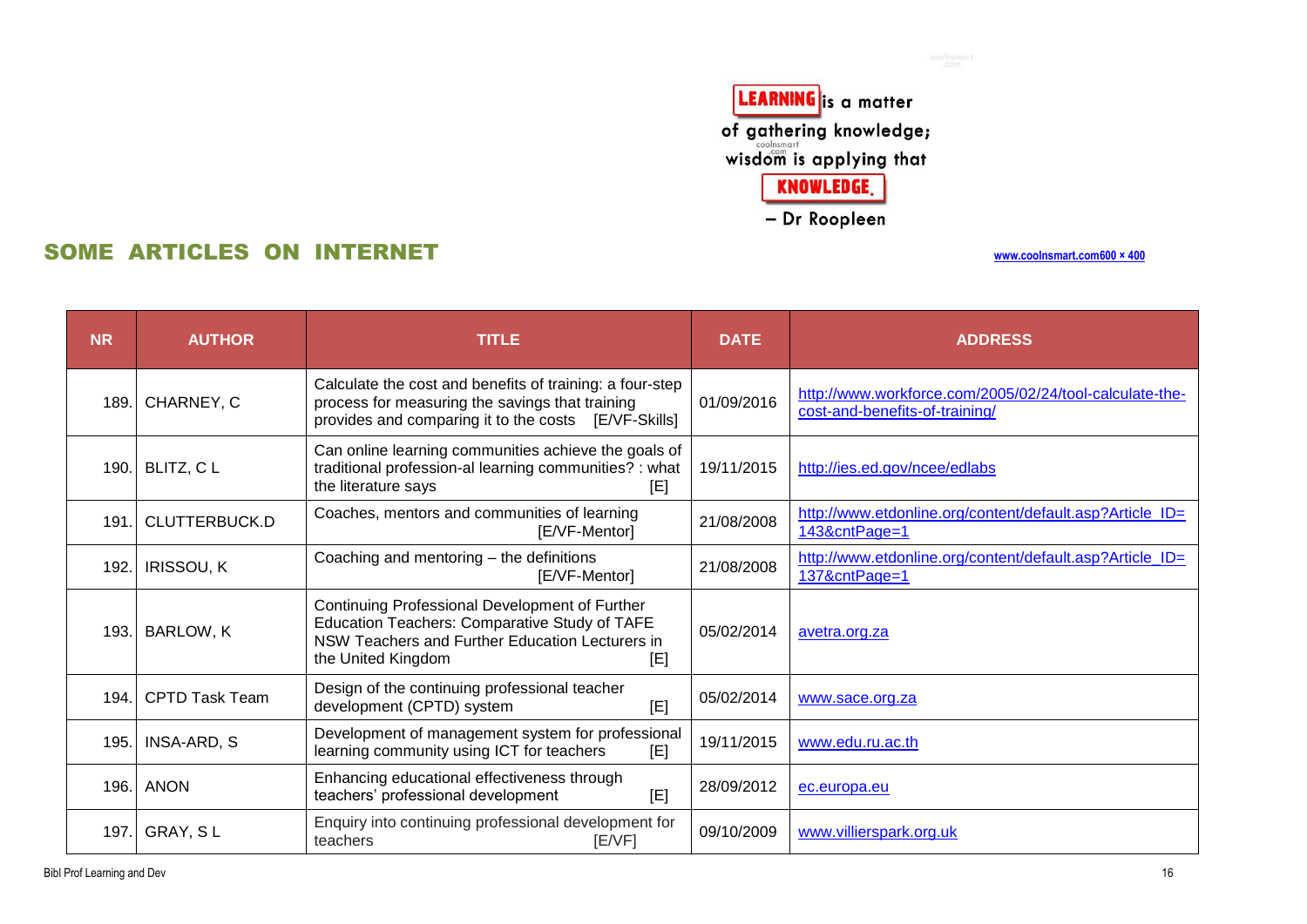| <b>NR</b> | <b>AUTHOR</b>                                                   | <b>TITLE</b>                                                                                                                                                         | <b>DATE</b> | <b>ADDRESS</b>                                                                                                                                                                                  |
|-----------|-----------------------------------------------------------------|----------------------------------------------------------------------------------------------------------------------------------------------------------------------|-------------|-------------------------------------------------------------------------------------------------------------------------------------------------------------------------------------------------|
| 198.      | <b>AITSL</b>                                                    | Essential guide to professional learning: collaboration<br>[E]                                                                                                       | 14/09/2016  | http://www.aitsl.edu.au/docs/default-source/professional-<br>growth-resources/professional-learning-resources/the-<br>essential-guide-to-professional-learning---<br>collaboration.pdf?sfvrsn=2 |
| 199       | <b>SKILLS FOR</b><br><b>BUSINESS</b>                            | Further education workforce reforms: explaining<br>initial teacher training, continuing professional<br>development and principals' qualifications in England<br>[E] | 05/02/2014  | www.plymouth.ac.ik                                                                                                                                                                              |
| 200.      | SACHT, J                                                        | Guidelines for preparing a workplace skills plan<br>[E/VF-Skills]                                                                                                    | 01/09/2016  | http://www.workinfo.com/free/Downloads/64.htm                                                                                                                                                   |
| 201       | PRESTRIDGE, SJ                                                  | ICT Professional development for teachers in online<br>forums: analysing the role of discussion<br>[E]                                                               | 19/11/2015  | www.ictesolutions.com.au                                                                                                                                                                        |
| 202.      | KELLY, J                                                        | IfL review of CPD: Making professional learning<br>work, 2011-12<br>[E]                                                                                              | 05/02/2014  | www.ifl.ac.uk                                                                                                                                                                                   |
| 203.      | BARNARD, B                                                      | Importance of culture: four models for workplace<br>basic skills<br>[E/VF-Skills]                                                                                    | 01/09/2016  | http://literacynet.org/ll/issue6/colomnist.html                                                                                                                                                 |
| 204.      | <b>CONSULTATIVE</b><br><b>CONFERENCE ON</b><br><b>EDUCATION</b> | Learning communities: discussion document and<br>proceedings of the Consultative Conference on<br>Education, 2010<br>[E]                                             | 19/11/2015  | www.into.ie                                                                                                                                                                                     |
| 205.      | POLLARD, A                                                      | Mentoring [supplementary chapter Reflective<br>[E]<br><b>Teaching in Schools]</b>                                                                                    | 27/08/2015  | http://rtweb.info/books-and-resources/reflective-<br>teaching-in-schools/becoming-a-reflective-<br>professional/learning-through-mentoring-in-initial-<br>teacher-education-additional-chapter  |
| 206.      | <b>ANON</b>                                                     | Mentors: it is important that roles and relationships<br>between the student [trainee teachers] and mentor<br>are clearly set out<br>[E]                             | 27/08/2015  | http://www.new2teaching.org.uk/tzone/students/placeme<br>nt/mentors.asp                                                                                                                         |
| 207.      | REDMAN, KG                                                      | Mirage: confronting the hard truth about our quest for<br>teacher development<br>[E]                                                                                 | 05/08/2015  | tntp.org                                                                                                                                                                                        |
| 208.      | <b>ANON</b>                                                     | Professional development for teachers [E/VF-Skills]                                                                                                                  | 09/10/2009  | http://www.aft.org/topics/teacher-quality/prodev.htm                                                                                                                                            |
| 209       | DARLING-<br>HAMMOND, L                                          | Professional learning in the learning profession: a<br>status report on teacher development in the United<br>States and abroad<br>[E]                                | 14/09/2016  | https://learningforward.org/docs/pdf/nsdcstudy2009.pdf                                                                                                                                          |
| 210.      | KILLION, J                                                      | Professional learning plans: a workbook for states,<br>districts, and schools<br>[E]                                                                                 | 14/09/2016  | https://wvde.state.wv.us/schoolimprovement/docs/Learni<br>ng%20Forward%20professional-learning-plans.pdf                                                                                        |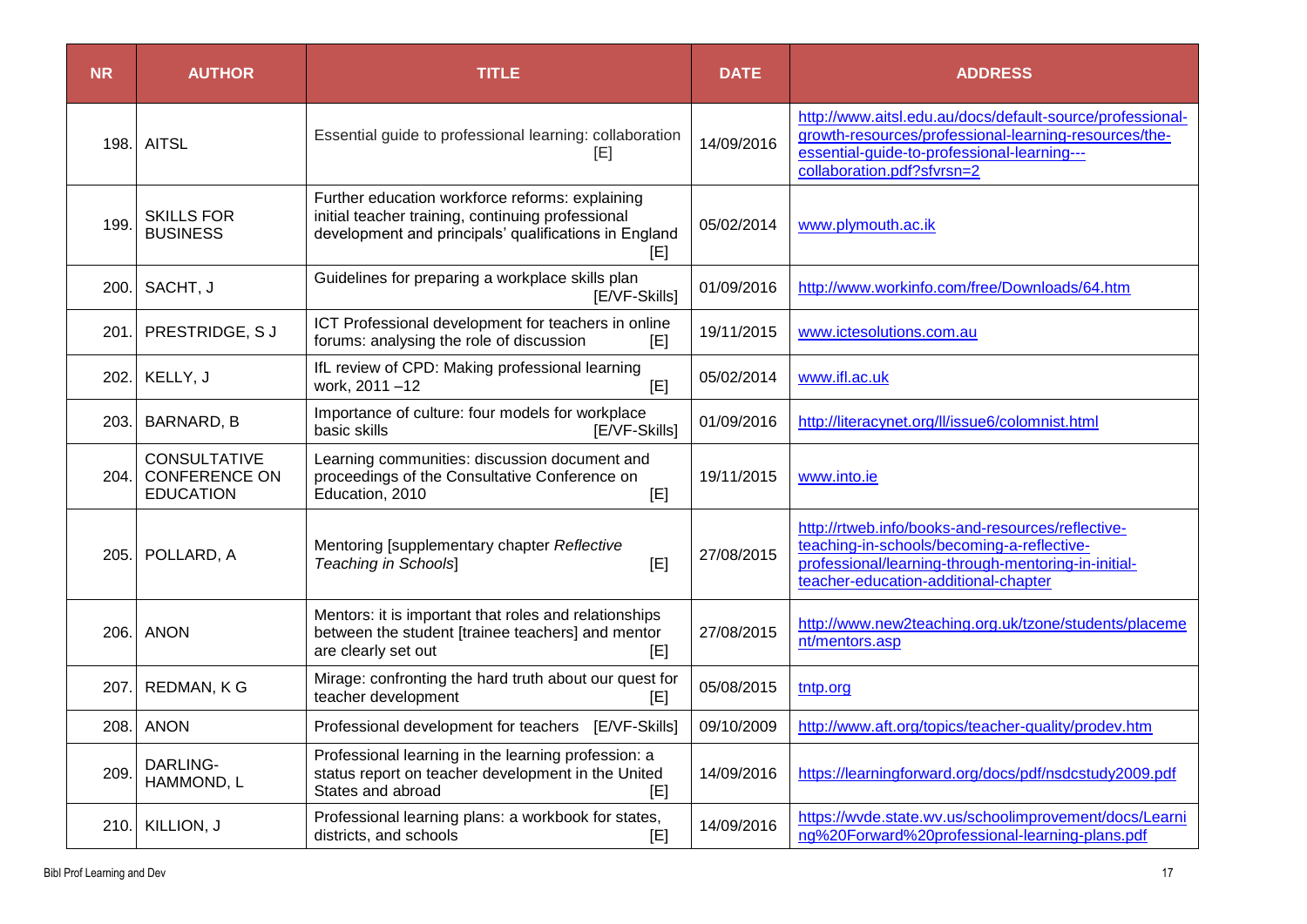| <b>NR</b> | <b>AUTHOR</b>                                                                                               | <b>TITLE</b>                                                                                              | <b>DATE</b> | <b>ADDRESS</b>                                                                                                                 |
|-----------|-------------------------------------------------------------------------------------------------------------|-----------------------------------------------------------------------------------------------------------|-------------|--------------------------------------------------------------------------------------------------------------------------------|
| 211       | <b>GENERAL</b><br><b>TEACHING</b><br><b>COUNCIL</b><br><b>SCOTLAND</b>                                      | Professional learning<br>[E]                                                                              | 14/09/2016  | http://www.gtcs.org.uk/professional-update/professional-<br>learning/professional-learning.aspx                                |
| 212.      | MAYER, D                                                                                                    | Professional learning: an introduction to the research<br>literature<br>[E]                               | 14/09/2016  | http://www.aitsl.edu.au/docs/                                                                                                  |
| 213.      | <b>STATE FOR</b><br><b>FURTHER</b><br>EDUCATION,<br><b>SKILLS AND</b><br><b>LIFELONG</b><br><b>LEARNING</b> | Professionalism in Further Education: Final Report of<br>the Independent Review Panel, October 2012 [E]   | 05/02/2014  | www.gov.uk                                                                                                                     |
| 214.      | <b>UNITED NATIONS</b>                                                                                       | Promoting organizational learning in the public<br>[E/VF-Skills]<br>service                               | 01/09/2016  | http://unpan1.un.org/intradoc/groups/public/documents/u<br>n/unpan021626.pdf                                                   |
| 215.      | WILSON, M                                                                                                   | Promoting professional learning communities using<br>ICTs<br>[E]                                          | 19/11/2015  | http://edutechwiki.unige.ch/en/Professional Learning C<br>ommunities                                                           |
| 216.      | SMITH, C                                                                                                    | Research on professional development and teacher<br>change: implications for adult basic education<br>[E] | 02/02/2007  | Comings-07.qxd                                                                                                                 |
| 217.      | <b>IDAHO STATE</b>                                                                                          | Sample professional learning plan for teacher<br>[E]                                                      | 14/09/2016  | https://www.sde.idaho.gov/federal-programs/ed-<br>effectiveness/files/professional-teachers/Professional-<br>Learning-Plan.pdf |
| 218.      | <b>SOUTH AFRICA</b>                                                                                         | Skills Development Act 97 of 1998 - Current 2015-<br>[E]                                                  | 12/09/2016  | www.saflii.org                                                                                                                 |
| 219.      | <b>SOUTH AFRICA</b>                                                                                         | Skills Development Act 97 of 1998<br>[E]                                                                  | 12/01/2007  | www.gov.za                                                                                                                     |
| 220.      | <b>SOUTH AFRICA</b>                                                                                         | Skills Development Amendment Act 26 0f 2011 [E]                                                           | 12/09/2016  | www.gov.za                                                                                                                     |
| 221       | <b>SOUTH AFRICA</b>                                                                                         | Skills Development Amendment Act 31 of 2003 [E]                                                           | 12/09/2016  | www.polity.org.za                                                                                                              |
| 222.      | <b>SOUTH AFRICA</b>                                                                                         | Skills Development Amendment Act 37 of 2008 [E]                                                           | 12/09/2016  | www.labour.gov.za                                                                                                              |
| 223.      | <b>CCMA</b>                                                                                                 | Skills development in the workplace<br>[E/VF-Skills]                                                      | 01/09/2016  | http://www.ccma.org.za/UploadedMedia/InfoSheets                                                                                |
| 224.      | <b>SOUTH AFRICA</b>                                                                                         | Skills Development Levies Act 9 of 1999<br>[E]                                                            | 12/09/2016  | www.polity.org.za                                                                                                              |
| 225.      | TIMPERLEY, H                                                                                                | Teacher professional learning and development [E]                                                         | 14/09/2016  | www.ibe.unesco.org                                                                                                             |
| 226.      | LITTLE, JW                                                                                                  | Teachers' professional development in a climate of<br>[E/VF-Skills]<br>educational reform                 | 01/09/2016  | http://www.ed.gov/pubs/EdReformStudies/SysReforms/li<br>ttle1.html                                                             |